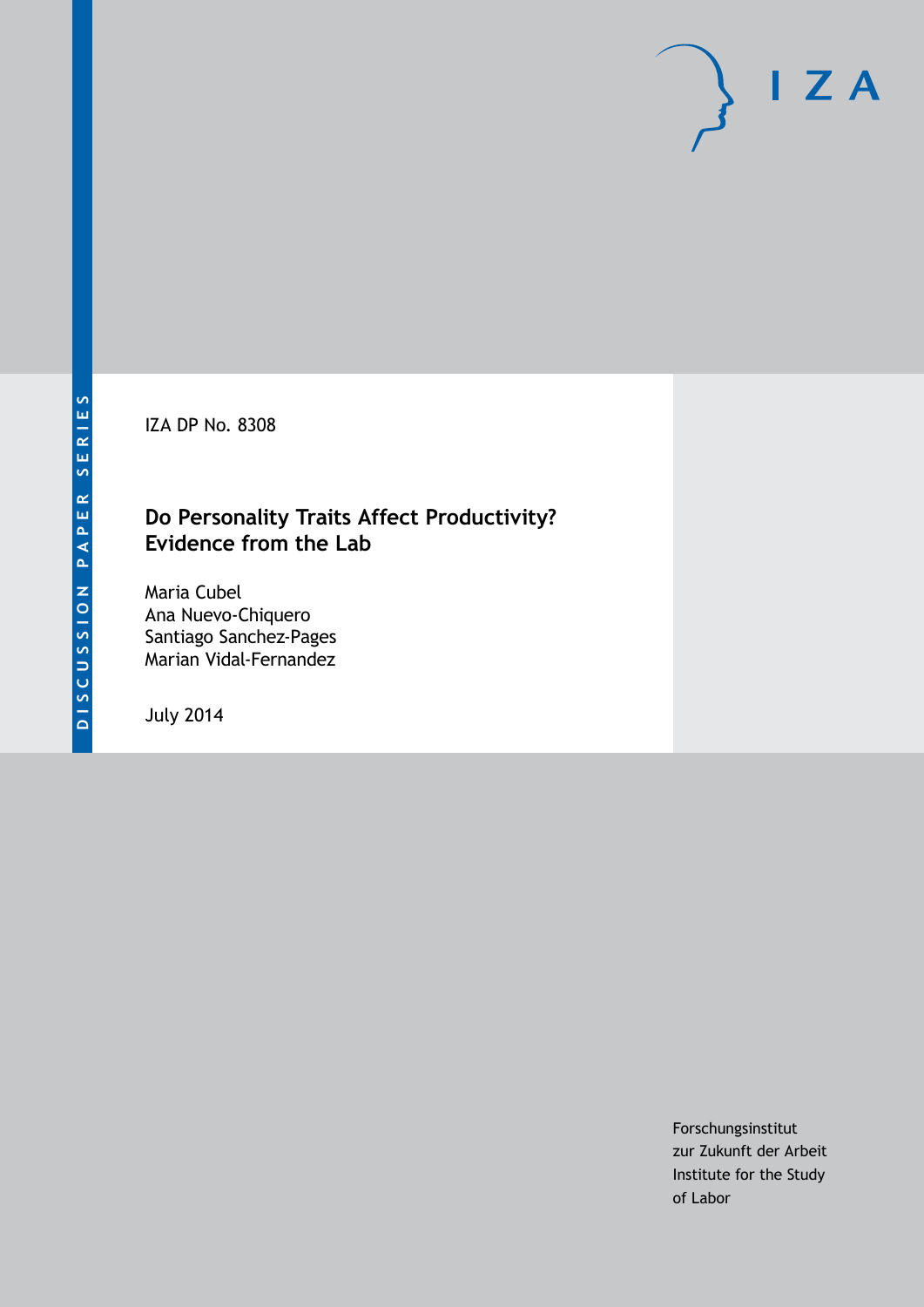# **Do Personality Traits Affect Productivity? Evidence from the Lab**

### **Maria Cubel**

*University of Barcelona and IEB*

### **Ana Nuevo-Chiquero**

*University of Sheffield*

### **Santiago Sanchez-Pages**

*Edinburgh School of Economics and University of Barcelona*

### **Marian Vidal-Fernandez**

*University of New South Wales and IZA*

Discussion Paper No. 8308 July 2014

IZA

P.O. Box 7240 53072 Bonn Germany

Phone: +49-228-3894-0 Fax: +49-228-3894-180 E-mail: [iza@iza.org](mailto:iza@iza.org)

Any opinions expressed here are those of the author(s) and not those of IZA. Research published in this series may include views on policy, but the institute itself takes no institutional policy positions. The IZA research network is committed to the IZA Guiding Principles of Research Integrity.

The Institute for the Study of Labor (IZA) in Bonn is a local and virtual international research center and a place of communication between science, politics and business. IZA is an independent nonprofit organization supported by Deutsche Post Foundation. The center is associated with the University of Bonn and offers a stimulating research environment through its international network, workshops and conferences, data service, project support, research visits and doctoral program. IZA engages in (i) original and internationally competitive research in all fields of labor economics, (ii) development of policy concepts, and (iii) dissemination of research results and concepts to the interested public.

<span id="page-1-0"></span>IZA Discussion Papers often represent preliminary work and are circulated to encourage discussion. Citation of such a paper should account for its provisional character. A revised version may be available directly from the author.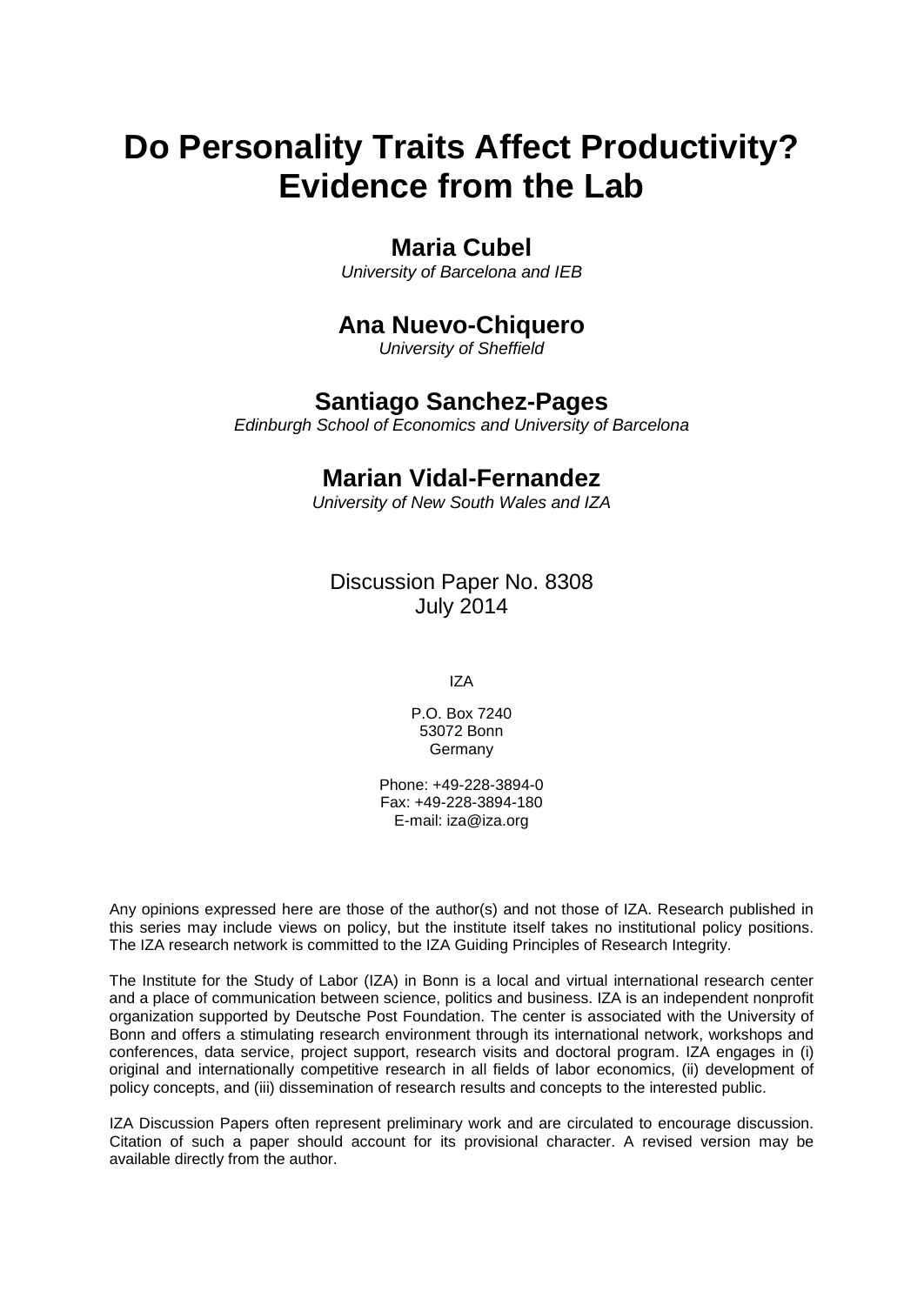IZA Discussion Paper No. 8308 July 2014

# **ABSTRACT**

### **Do Personality Traits Affect Productivity? Evidence from the Lab[\\*](#page-1-0)**

While survey data supports a strong relationship between personality and labor market outcomes, the exact mechanisms behind this association remain unexplored. In this paper, we take advantage of a controlled laboratory set-up to test whether this relationship operates through productivity, and isolate this mechanism from other channels such as bargaining ability or self-selection into jobs. Using a gender neutral real-effort task, we analyse the impact of the Big Five personality traits on performance. We find that more neurotic subjects perform worse, and that more conscientious individuals perform better. These findings are in line with previous survey studies and suggest that at least part of the effect of personality on labor market outcomes operates through productivity. In addition, we find evidence that gender and university major affect the impact of the Big Five personality traits on performance.

JEL Classification: C91, D03, J3, M5

Keywords: Big-Five, personality traits, experiment, labour productivity, performance

Corresponding author:

Marian Vidal-Fernández School of Economics, ASB, Room 459 University of New South Wales **Sydney** Australia E-mail: [m.vidal-fernandez@unsw.edu.au](mailto:m.vidal-fernandez@unsw.edu.au)

The authors acknowledge funding from the ASB Special Research Grant and the ASBLab Small Project Grants Fund. We thank Justin Cheong for excellent research assistance. We thank Jason Fletcher, Nicholas Feltovich, Gigi Foster and Ben Greiner for their constructive comments and the participants at the BIG seminar at the University of Barcelona, the University of Sheffield, and the Maastricht Behavioral and Experimental Economic Symposium for useful suggestions.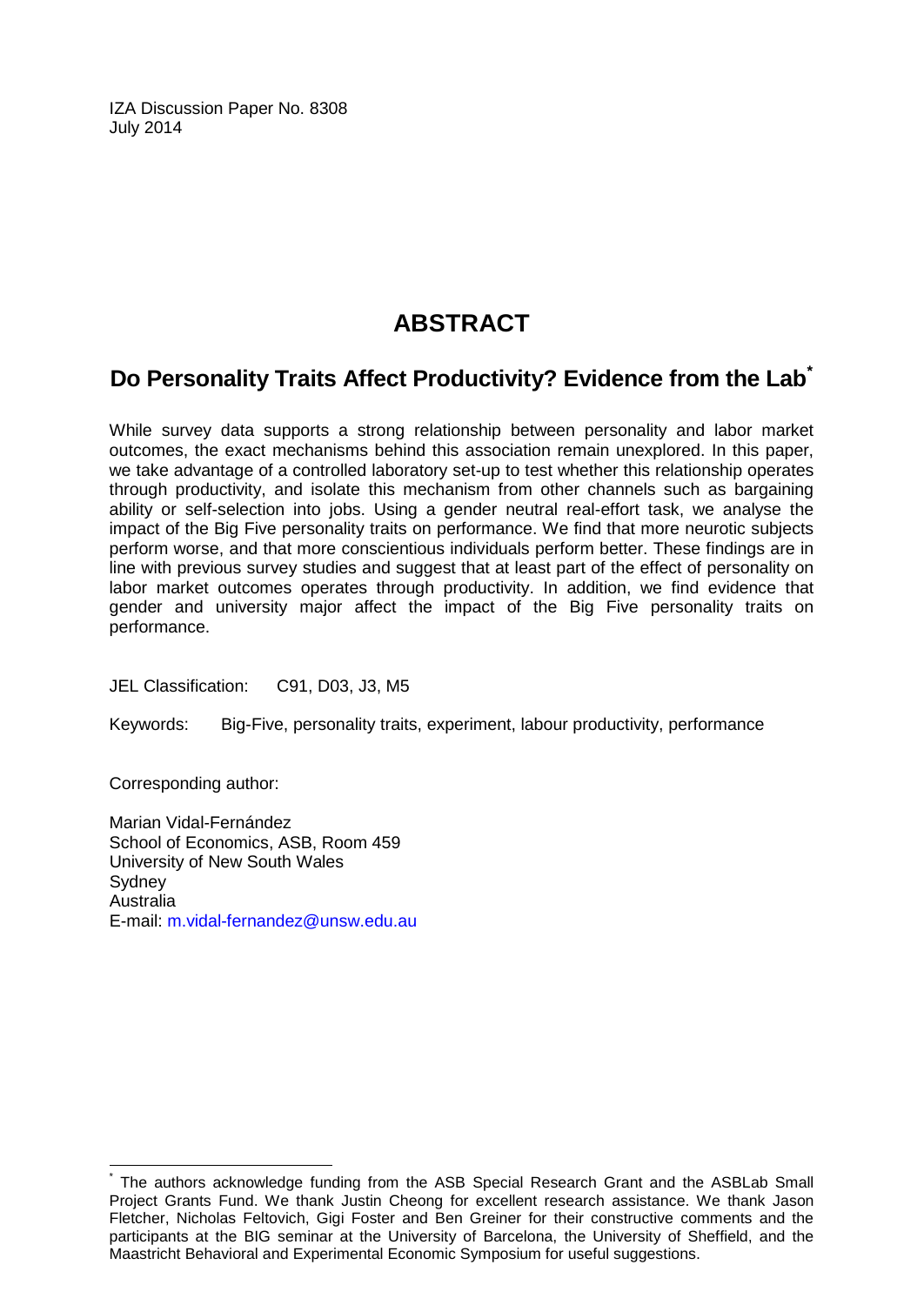#### 1 Introduction

Despite the large body of literature on the determinants of labour force participation and earnings, a substantial part of the wage inequality across a range of demographic characteristics and occupations still remains unexplained. The large increase in wage inequality in the US over the 1980s prompted a prolific strand of research (Katz and Murphy 1992, Juhn, Murphy and Pierce 1993, Hamermesh 1999), that reports not only increases in the wage gap across education and experience groups, but also a rise in the residual wage inequality.

In his seminal work, Becker (1964) highlighted the relevance of cognitive skills in explaining earning differences.<sup>1</sup> However, variations in cognitive abilities fail to fully account for the residual wage inequality.<sup>2</sup> More recently, economists have started to focus on the importance of non-cognitive skills in determining earnings (Heckman and Kautz 2012). Soft skills such as self-motivation, planning capabilities, industriousness, self-control or self-esteem interact with cognitive skills and are strong candidates to explain the remaining wage inequality (Bowles, Gintis and Osborne 2001).

Within the set of non-cognitive skills, personality traits are one of the most relevant instruments in the study of differences in earnings.<sup>3</sup> Mueller and Plug (2006) show that the effect of personality traits on earnings is of similar magnitude to the one of cognitive skills. In addition, these traits can help to account for the strong intergenerational correlation in labour market outcomes that cannot be attributed to parental education and wealth transmission (Mulligan 1999). Well-established evidence shows that while personality is genetically inherited to a large extent (Bouchard Jr and Loehlin 2001) it is still sensitive to parental investments (Borghans, Duckworth, Heckman and Ter Weel 2008).

Recent studies have linked job performance and wages to the so-called "Big Five" personality traits: openness, conscientiousness, extraversion, agreeableness, and neuroticism (Heckman et al. 2006, Fletcher 2013). Using survey data, these papers report a strong relationship between some of these personality traits and wages. Conscientiousness, antagonism (inverse of agreeableness) and emotional stability (the inverse of neuroticism) show a robust positive relationship with earnings.

<sup>1</sup>See also Murnane, Willett and Levy (1995), Cawley, Heckman and Vytlacil (2001) or Heckman, Stixrud and Urzua (2006).

 $2^2$ For example, Blau and Kahn (2005) find that although cognitive test scores contribute to explain the higher wage dispersion in the US compared to other OECD countries, residual wage inequality is still substantial. Furthermore, Cawley et al. (2001) report that the share of wage variance that can be attributed to cognitive abilities is modest, and Heckman and Rubinstein (2001) present evidence that cognitive abilities fail to explain the variation in wages between GED recipients and high-school graduates.

<sup>3</sup>Personality is defined as the combination of emotional, attitudinal, and behavioural characteristics which are unique to an individual, and hence, are part of her set of productive skills.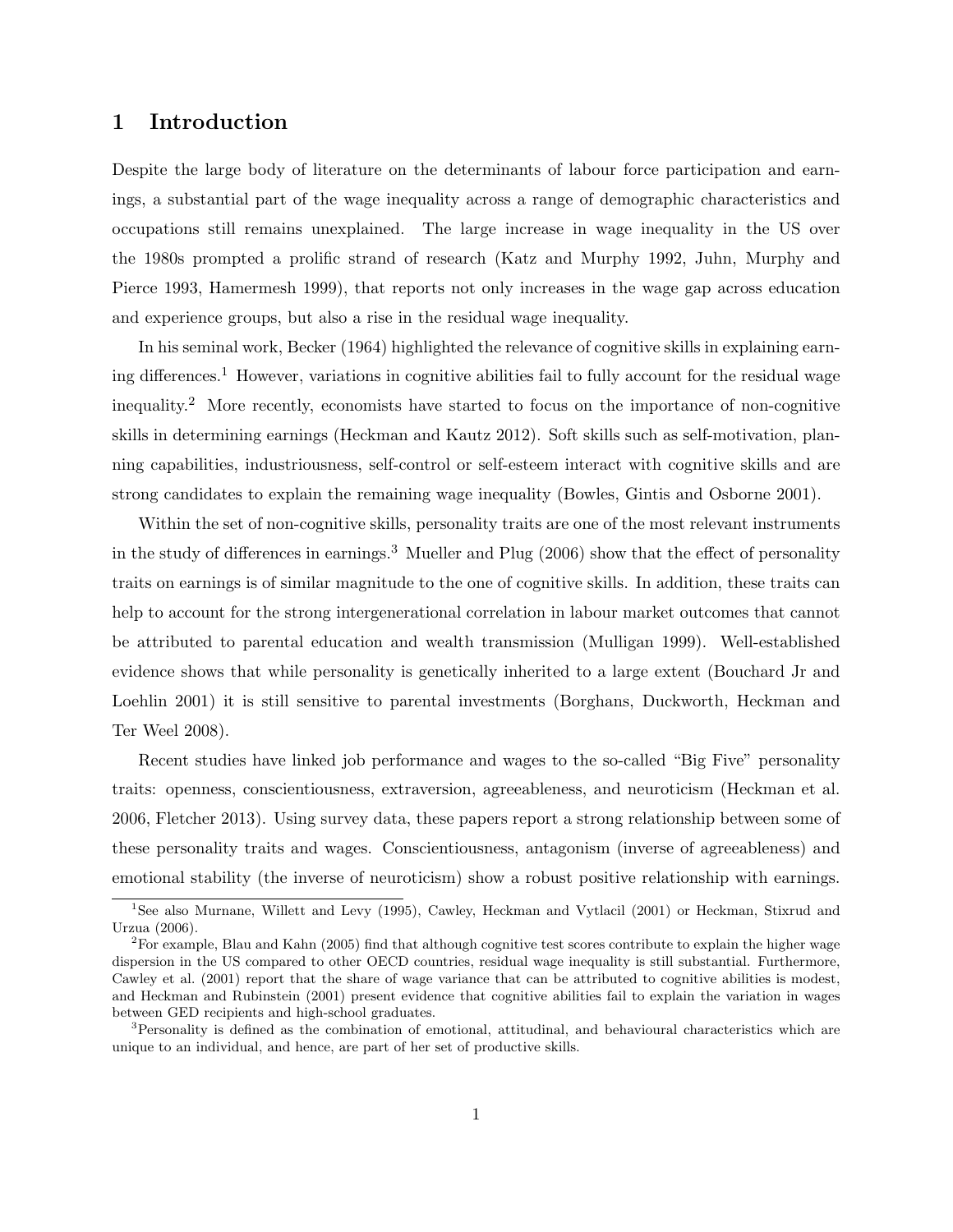There is also some evidence of a positive effect of extraversion and openness to experience on wages. However, these correlations cannot disentangle whether the effects of personality traits on labour market outcomes operate through individual schooling (Cunha, Heckman and Schennach 2010), self-selection into jobs (Cobb-Clark and Tan 2011), engagement in training opportunities (Barrick and Mount 1991), or performance evaluation by supervisors (Caligiuri 2000). Moreover, personality traits may have less measurable effects on earnings through networking skills, bargaining abilities, or the availability of outside options.

To the best of our knowledge, this is the first paper to use a laboratory experiment to test the relationship between the Big Five personality traits and individual productivity. This exercise allows us to explore the mechanisms behind the relationship between personality traits and earnings found in observational studies, and to further understand how personality traits can explain the level of output and its distribution among individuals. An increasing number of labour economists are using laboratory experiments to tease out the potential confounds present in survey analysis (Charness and Kuhn 2011). This methodology can offer a valuable complement to the existing studies on the effect of personality on labour market outcomes. Unlike survey data, information in the lab is generated under closely monitored conditions, which allows a precise measurement of the performance of experimental subjects. Because the experimental task is unequivocally defined, it is possible to assess directly which personality traits are relevant for performance. Finally, the laboratory setting controls for other usually unobserved factors such as workplace environment and peer effects.

Nonetheless, experimental methods may suffer two fair criticisms regarding their external validity: artificiality of the task and use of undergraduate students as subjects. We believe that our experimental setting still provides valuable insights. While it is true that it is not possible to replicate a real work-environment in the lab, we chose a "real-effort" task, costly for subjects. More precisely, subjects are asked to add a series of five two-digit numbers, as in Niederle and Vesterlund (2007). This task is mentally taxing. It requires high concentration levels and problem-solving skills under time-pressure which are valuable assets in the labour market. Regarding the second critique, ordinal changes in the Big Five personality traits are rare once early adulthood is reached (Roberts, Walton and Viechtbauer 2006). Furthermore, the advantage of employing a student population is that most of the participants have not entered the labour force yet. Thus, our study is largely free from the self-selection bias arising from prior labour history. This, of course, comes at the potential cost of having a less representative sample.

We find evidence supporting the hypothesis that certain personality traits are correlated with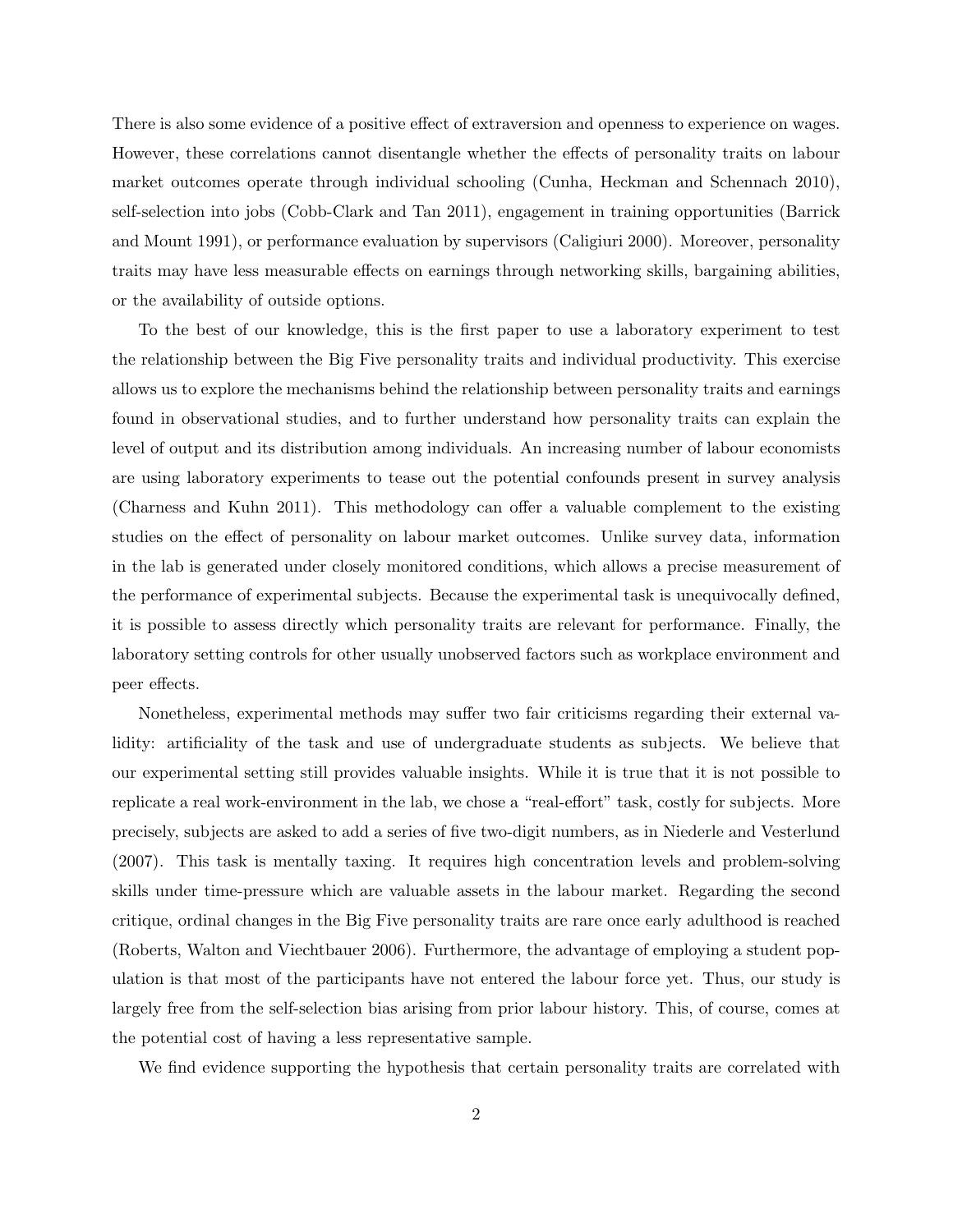labour market outcomes through productivity. Our findings support previous survey studies; neuroticism has a significant detrimental effect on productivity, while more conscientious individuals perform better. However, in our experiment, agreeableness is not correlated with lower productivity, suggesting that the link between agreeableness and labour market outcomes operates through other channels. We also find that two other traits, extraversion and openness to experience, have differential effects by gender and major of study. This finding is consistent with previous studies that argue that personality contributes to the gender wage gap. On the other hand, we find limited evidence of family background modulating the impact of the Big Five.

The study of the link between personality and productivity is important for two different reasons: first, employers are interested in a better understanding of this relationship. Anecdotal evidence shows the importance of personality in the workplace. For instance, Green, Machin and Wilkinson (1998) document that personnel managers find "attitude, motivation and personality" as the most important attributes when hiring. US employers ranked "attitude" as the most important skill among new employees in non-supervisory jobs (Bowles et al. 2001). Employers should be naturally interested on which extent personality traits influence productivity rather than other wage determinants such as bargaining ability.

Secondly, understanding to what extent personality traits impact labour market outcomes through productivity or through other mechanisms is key to offer an adequate foundation for early policy interventions. Certain personality traits are more shapable in childhood than cognitive skills (Borghans et al. 2008). Evidence corroborates that personality is, to a certain extent, malleable in adolescence and early adulthood (see Almlund, Duckworth, Heckman and Kautz (2011) and references therein). A deeper understanding of the impact of personality on productivity can provide policy makers with a wider variety of instruments when designing policies aimed to improve the economic performance of disadvantaged groups and increase social mobility. This is particularly relevant for educational programs targeted to individuals after the age of 10, when cognitive skills are already mostly established but personality is still being formed (for an example of these interventions see Martins (2010)).

#### 2 Related Literature

Psychologists have profusely studied the link between personality and labour market outcomes and academic performance (see, for instance, Barrick and Mount (1991), Tett, Jackson and Rothstein (1991), Salgado (1997), Judge, Higgins, Thoresen and Barrick (1999) or Chamorro-Premuzic et al.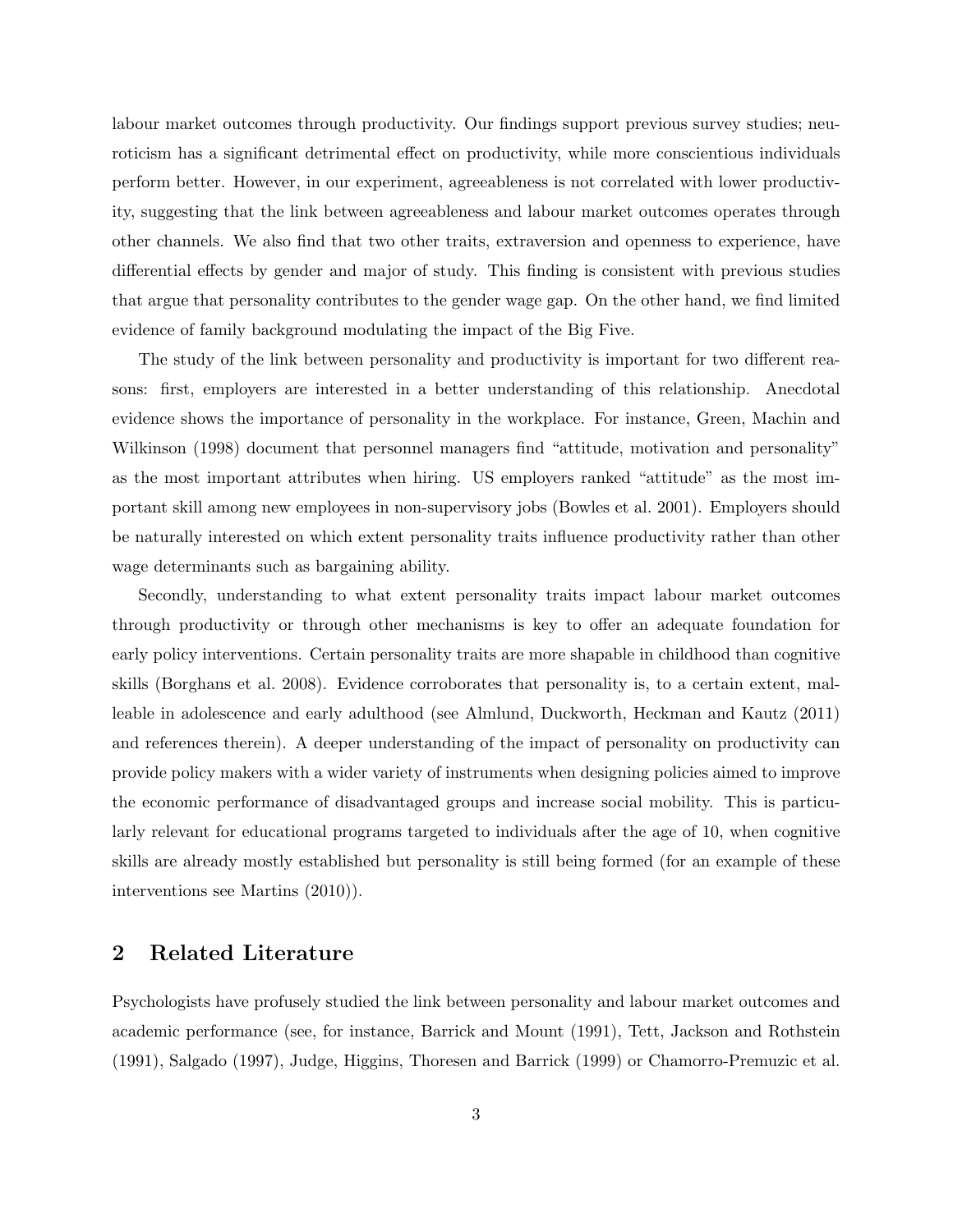(2005)). This literature shows a consistent strong positive effect of conscientiousness and emotional stability on job performance, while the effects of other personality traits are confined to certain occupations (extraversion has a positive effect on occupations involving social interactions) or particular job aspects (openness to experience is related to training proficiency).

Economists have only recently focused their attention on non-cognitive skills. Cognitive skills, while extremely important in determining educational and labour market outcomes (Cawley, Conneely, Heckman and Vytlacil 1997), fail to fully explain observed variation in performance (Heckman and Rubinstein 2001, Heckman and LaFontaine 2010). Early studies showed that traits such as high self-esteem and self-directness −the sense that own actions are the primary determinants of outcomes− positively affect real wages (Osborne 2000, Murnane, Willett, Braatz and Duhaldeborde 2001), in a higher order of magnitude than human capital (Goldsmith, Veum and Darity 1997). More recently, Heckman et al. (2006), Borghans et al. (2008), and Cobb-Clark and Tan (2011) find that non-cognitive skills such as self-control or self-esteem play a key role determining a wide variety of economic outcomes. Because of this, the economic literature has devoted substantial attention to the importance of early childhood on social and economic outcomes and on the effects of early interventions on the formation of non-cognitive skills(see, for instance, Cunha and Heckman (2008) or studies such as Deming (2009) or Heckman, Moon, Pinto, Savelyev and Yavitz (2010)).

While it is widely accepted in the Economics and Psychology literatures that cognitive skills can be summarized in a single factor ("g" or general factor), not such agreement has been reached with regard to non-cognitive skills. Some of the measures employed in the early literature, such as feelings of self-efficacy or self-esteem of individuals, are likely to suffer from a severe endogeneity problem. For instance, adverse economic shocks such as unemployment spells have a negative impact on self-esteem. Economists and psychologists have lately focused on the Five Factor Model of Personality (Costa and McCrae 1992), commonly called the "Big Five". These five "factors" or personality traits are Extraversion, Agreeableness, Neuroticism, Conscientiousness, and Openness to Experience.<sup>4</sup>

The "Big Five" approach has become tremendously popular for several reasons. First, these personality traits are unlikely to experience ordinal changes (Roberts and DelVecchio 2000, Jones, Livson and Peskin 2006, Cobb-Clark and Schurer 2012), particularly after early adulthood.<sup>5</sup> Changes

<sup>4</sup>We describe each of these traits in more detail in Section 4.

 ${}^{5}$ For instance, Roberts and DelVecchio (2000) estimated traits consistency, for an interval of 6.7 years, of 0.54 during the college years, increasing to 0.64 at age 30, and to 0.74 between ages 50 and 70.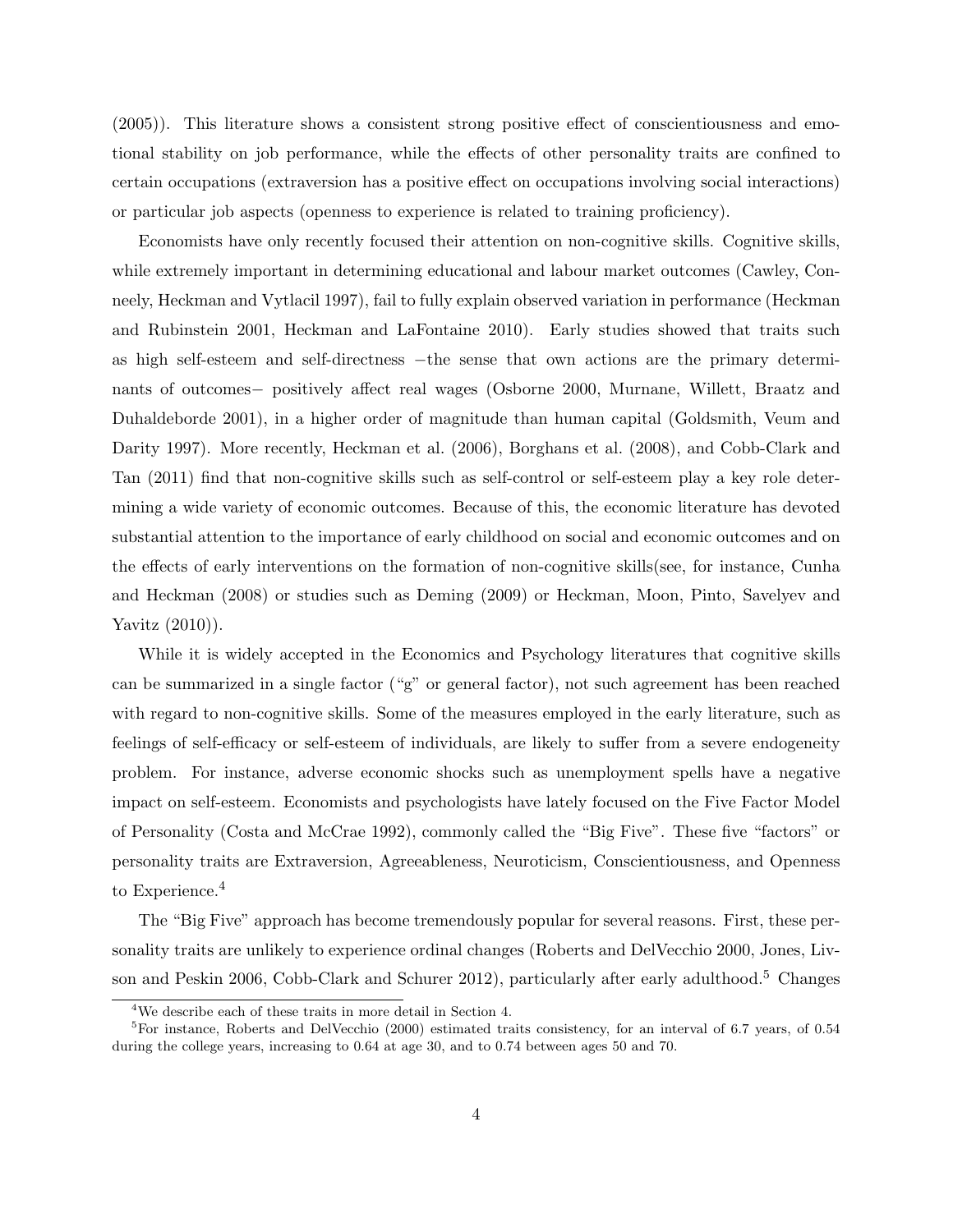over time in absolute levels are extreme over childhood, but also likely to occur during adulthood (Roberts et al. 2006). However, they seem to be very gradual and determined by biological maturation rather than life experience (McCrae and Costa Jr 1999, Srivastava, John, Gosling and Potter 2003).<sup>6</sup> Moreover, the Big Five is a robust measure both across cultures and samples (Barrick and Mount 1991). For instance, McCrae and Terracciano (2005) report similar differences by gender in cultures with very different gender roles and expectations. Finally, the Big Five personality traits are considered to be largely uncorrelated with cognitive skills, defined as the ability to solve abstract problems (McCrae and Costa 1994, Stankov  $2005$ )<sup>7</sup>, although they impact performance in cognitive tests (Almlund et al. 2011). Hence, the Big Five personality traits constitute truly distinct factors in the analysis of labour market outcomes, which in addition are less prone to the endogeneity problem that affects other personality measures such as self-efficacy and self-esteem.

For all the aforementioned reasons, labour economists have increasingly incorporated the Big Five into their toolkit.<sup>8</sup> Using survey data from the Netherlands, Nyhus and Pons (2005) report a negative correlation between neuroticism and wages for both men and women, and a negative correlation of agreeableness with wages for women only. Mueller and Plug (2006) also find heterogeneous effects by gender in US data. More recently, Heineck and Anger (2010) estimate the impact of non-cognitive skills on earnings in a German sample and their interaction with cognitive skills as measured by an ultra-short IQ test. Viinikainen, Kokko, Pulkkinen and Pehkonen (2010) exploit longitudinal data from Finland to estimate the impact of personality traits measured at different points in life (including childhood) on labour income at age 43. Heineck (2011b) explores the tenure effects of past and present personality traits using longitudinal British data. Finally, Fletcher (2013) uses sibling fixed effects to control for family background and genetic endowments, finding robust associations between personality traits and labour market outcomes, but substantial heterogeneity across demographic groups.

To summarize, the take home messages of this literature are: 1) Neuroticism and agreeableness are consistently correlated with lower earnings while more conscientious individuals present better labour market outcomes; 2) gender differences in the effects of personality traits can contribute to

<sup>&</sup>lt;sup>6</sup>Some studies (see, among others, Costa, Herbst, McCrae and Siegler (2000) or Sutin and Costa (2010)) report life experiences, such as divorce or hazardous work, to affect personality traits, but there is no consistent evidence on the matter.

<sup>7</sup>This is not the case for other personality traits, such as creativity (Csikszentmihalyi 1997), cognitive style (Perkins and Tishman 2001) or emotional intelligence (Mayer, Caruso and Salovey 1999). These traits, also known as "quasi-cognitive" traits, are strongly correlated with cognitive skills.

<sup>8</sup>See the meta-analysis by Barrick and Mount (1991), Tett et al. (1991) and Salgado (1997) for a review of the personnel psychology literature using the Five Factor Model of Personality.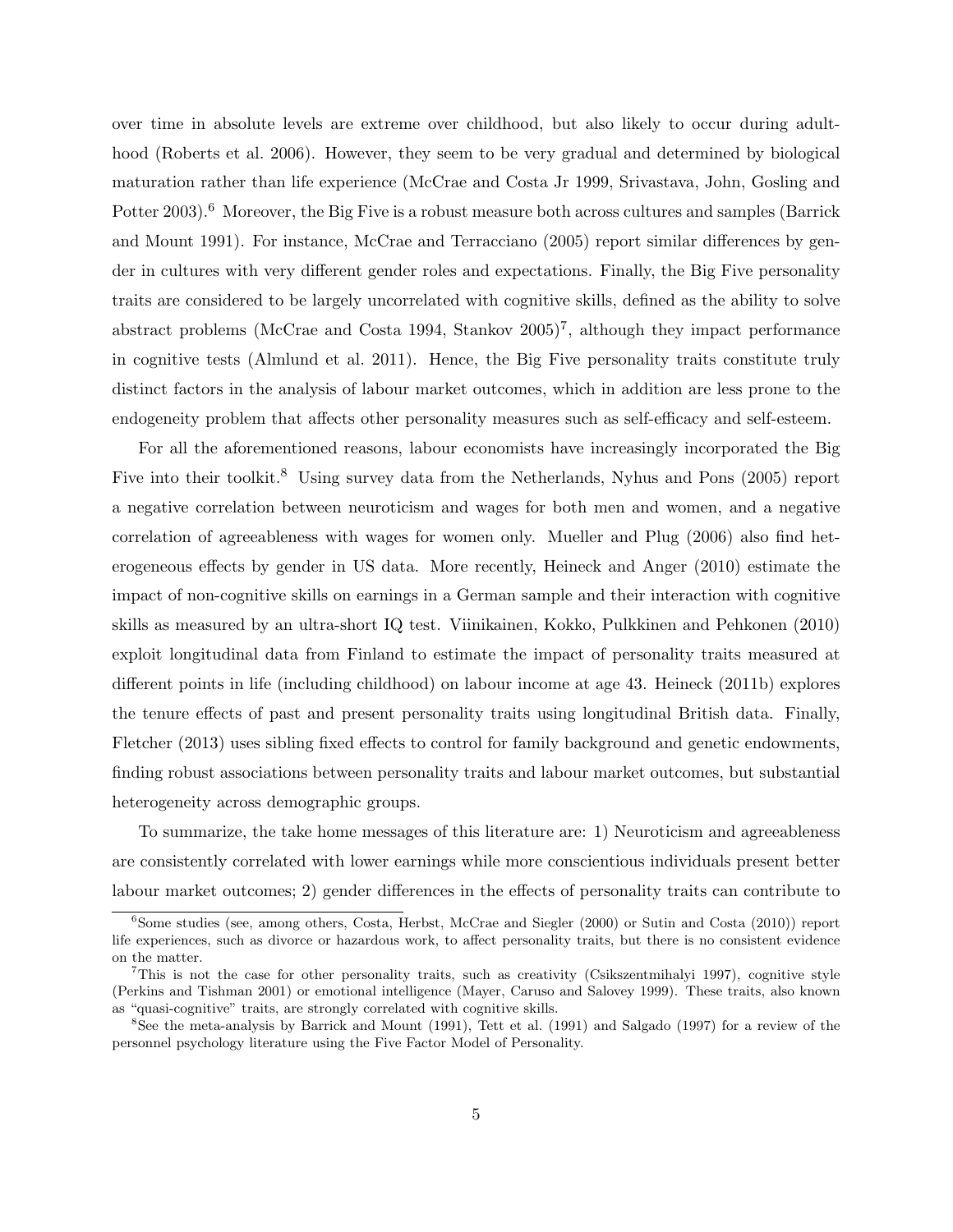explain the gender wage gap; and 3) the estimated effect of personality is of comparable magnitude to that of cognitive skills.

In addition to wages and labour force status, other labour market outcomes are influenced by personality traits. For instance, Cobb-Clark and Tan (2011) report that non-cognitive skills have a different effect in the probability of being employed in certain occupations. Fletcher (2013) finds that emotionally stable and conscientious individuals are more likely to be employed; the latter effect may be due to their effective job seeking behaviour as documented by Uysal and Pohlmeier (2011). On the other hand, Caligiuri (2000) finds a positive correlation between conscientiousness and supervisor-rated performance. Therefore, the correlation between traits and wages or labour force status does not necessarily imply a different productivity of individuals with different distributions of personality traits.

To the best of our knowledge, ours is the first experimental study aimed to unbundle the relationship between personality traits and labour market outcomes. The closest contribution to ours is Müller and Schwieren (2012), who use a laboratory experiment to explore the relationship between the Big Five personality traits and entry into competition. They perform four rounds of the same task as ours under different compensation schemes. The payment in the first round is piece rate and hence comparable to ours. They find that openness to experience is negatively related to performance in that round. On the other hand, they find that neuroticism relates to lower performance in competition and lower willingness to compete. We do not address competitiveness but rather focus on performance as a first step to study the effect of personality on labour market outcomes.

#### 3 Experimental Design

We used the ORSEE online system (Greiner 2004) to recruit a total of 359 University of New South Wales students as participants in the experiment during August 2013. In total, we ran 15 sessions in the Australian School of Business Lab with around 20-25 students per session.

The experiment consisted of five stages: welcoming and instructions, performance of the task, break, performance of the same task, and administration of the demographic and Big Five questionnaires. Upon arrival, participants were assigned to computer units separated by screens and received paper, pencil and written directions regarding the conditions of their participation in the experiment. Instructions were given orally through headphones. This was motivated by three main reasons. First, we wanted to replicate a work environment as closely as possible by recreating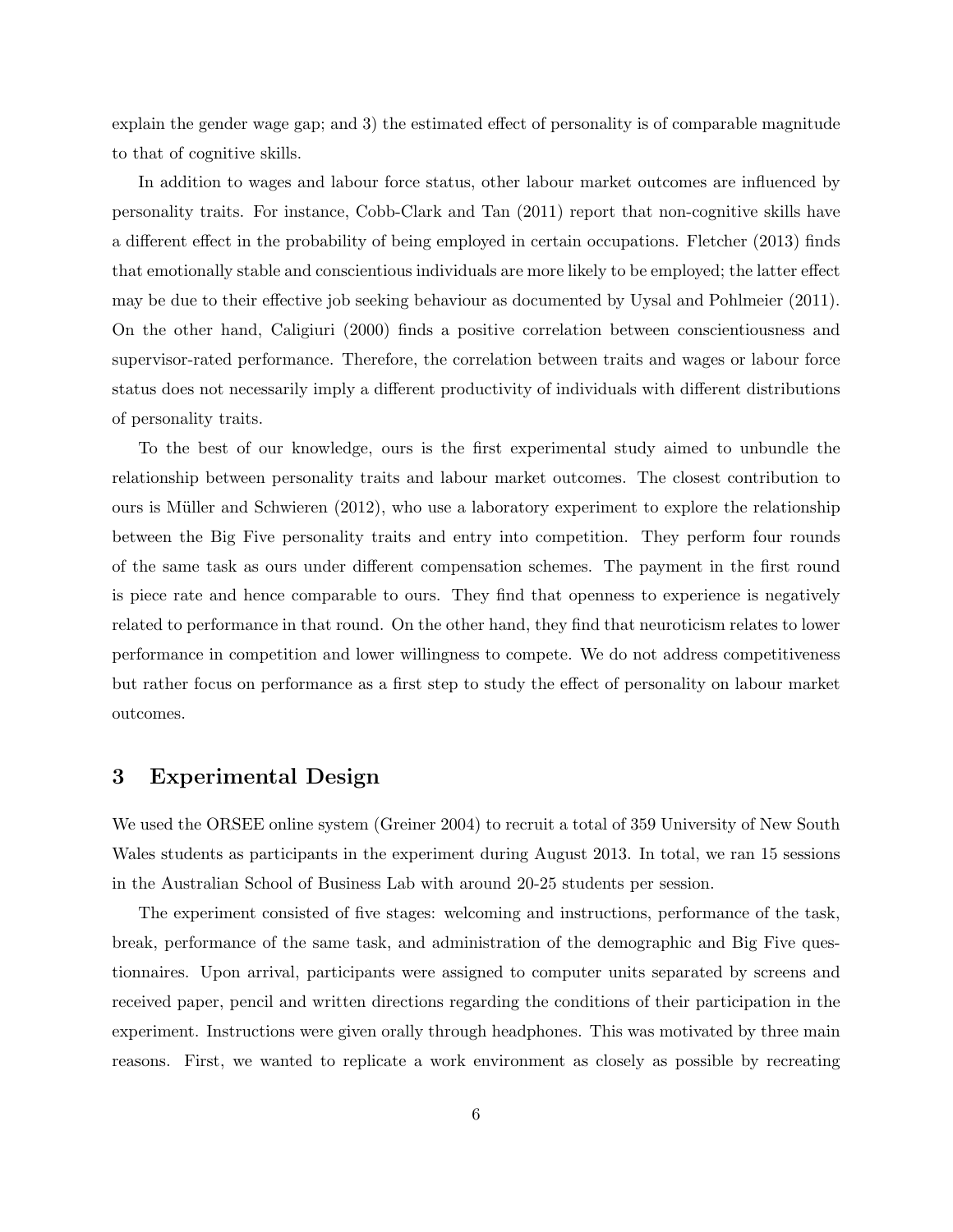a hierarchy between employer and employee. Second, we wanted to isolate this interaction from personal characteristics of the employer as much as possible. It is well known that gender interactions between employer and employee have an impact on productivity (Delfgaauw, Dur, Sol and Verbeke 2013).<sup>9</sup> Finally, we prevent any emotional connotations due to personal affinity or sympathy which might easily appear in live interactions and affect the employer-employee interaction.

The instructions described the task and the payoff scheme. For each correct item in the task, subjects gained 20 experimental dollars and lost 3 per incorrect item. They were also informed that the exchange rate was 0.02 Australian dollar (AU\$) per experimental dollar. No talking or other interaction among participants was allowed during the whole session.

The experimental session was divided into two rounds with a break in the middle. In each round, subjects were asked to answer as many additions of five 2-digit random numbers as possible in 10 minutes. Once an answer was submitted, it could not be changed, and the next sum showed up in the computer's screen immediately. The task was programmed using zTree (Fischbacher 2007). We chose this task because it measures productivity as a function of both cognitive and non-cognitive abilities such as concentration, effort, stress management and perseverance or industriousness. While openness and extraversion might not be relevant for it, we chose this task because we faced a trade-off between the length and complication of the task and the set of non-cognitive traits connected to it. In addition, this task is specially suitable for our purposes since it is gender neutral: men usually perform better than women solving abstract math problems, but there are no gender differences in arithmetic or algebra performance (Niederle and Vesterlund 2007).

Between the two rounds, participants had a 5-minute break and were not allowed to leave the lab or talk to each other. During the break, participants received a brief reminder of the task and conditions of the experiment ahead. No information about their actual performance was given.

The final stage was not timed. We collected various demographic characteristics together with the Big Five personality traits test. Subjects were not allowed to leave the room until all of them had finished the survey. Once they have completed both questionnaires, participants were informed of the total number of correct and incorrect summations they had accomplished. We paid them in cash their total earnings plus a show-up fee of AU\$ 5. The average participant earned AU\$ 28.8 (around 25.8 US \$).

 $9T<sup>9</sup>$ To minimize any gender interaction effect, we created identical male and female voices. Since a gender is always assigned to a voice, we modified the original instructions to make them sound as given by male and female supervisors. The gender of the voice was randomized by session. Participants only interacted with experimenters of the same sex as the voice they received the instructions from. Gender interactions in hierarchical structures have proven to be relevant not only in working environments but also in educational achievements (Dee 2007).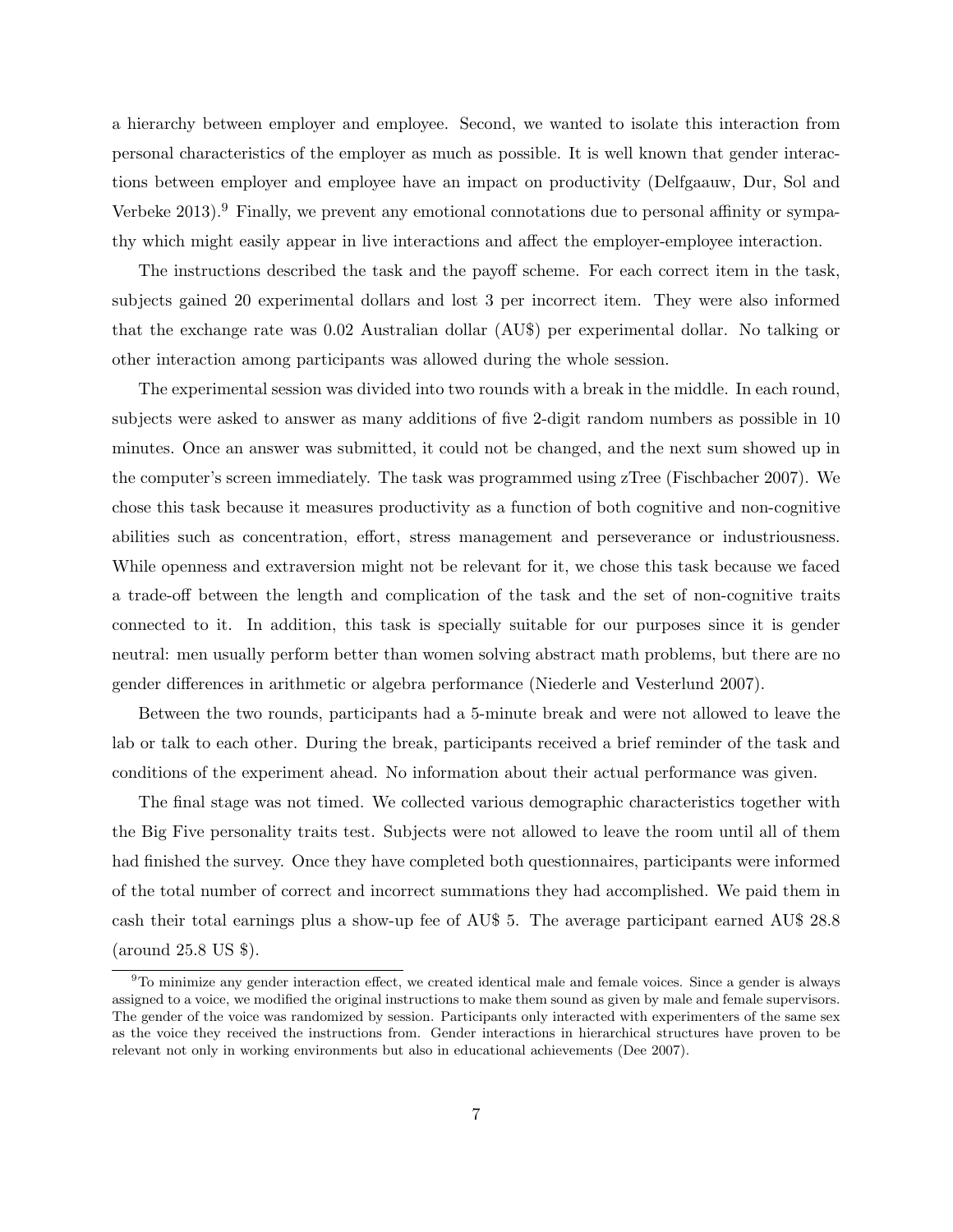Table 1 presents the descriptive statistics for the main variables used in the analysis. We designed the recruitment process in order to obtain a sample balanced by gender. On average, participants were 22 years old, and 30% of them were honour students or were following a master or PhD program. Subjects were asked to classify their family income in a seven-level Likert-like scale in order to minimize the non-response rate. We classified subjects as coming from a high income family if they reported a value of 5 or higher. Parental education was considered to be low if parents did not attend college, what was the case for 34% of the fathers and 50% of the mothers.<sup>10</sup>

Measures of the Big Five traits were obtained using the 44-item Big Five Inventory (John, Donahue and Kentle 1991, John, Naumann and Soto 2008). Contrary to survey studies, the lab environment allow the experimenter to choose the questionnaire that best fits the research question. We choose this mid-sized questionnaire to ensure an accurate measure of each personality trait without incurring in an excessively long questionnaire, which could induce measurement error, particularly after a "real-effort" task. For all traits, we obtained a distribution of values that follows a normal distribution, with limited cases in very high or very low values.<sup>11</sup> As an indirect measure of ability, subjects were asked to report their average grade, according to the standard Australian classification.<sup>12</sup> Along with information on their labour force status and wage, we used these grades to perform a external validity check of our results.

Our tasks allows us to measure individual productivity in a number of ways. Our primary outcome measure is payment received. We also examine the total number of sums answered, and the total number of correct sums in the available time, to check for different individual strategies when perfoming the task. On average, subject answered 50.5 sums, of which 45.4 were correct.

#### 4 Hypotheses

Before moving to our results, let us describe our hypotheses on the relationship between personality traits and performance in our experimental task. Note that these hypotheses can only be partially derived from the literature reviewed in Section 2. Because ours is the first laboratory experiment relating personality and productivity, we expect the effects of personal traits on performance to be

 $10$ Seventeen participants fail to report parental education. A dummy for missing information was included in those specifications that control for parental education, but the results are robust to dropping these observations.

 $11$ Krueger and Eaton (2010) classify mental disorders as extreme representation of one or more personality traits. <sup>12</sup>Grades are classified, in ascending order, as Fail (FL), Pass Conceded (PC), Pass (PS), Credit (CR), Distinction (DN) or High Distinction (HD).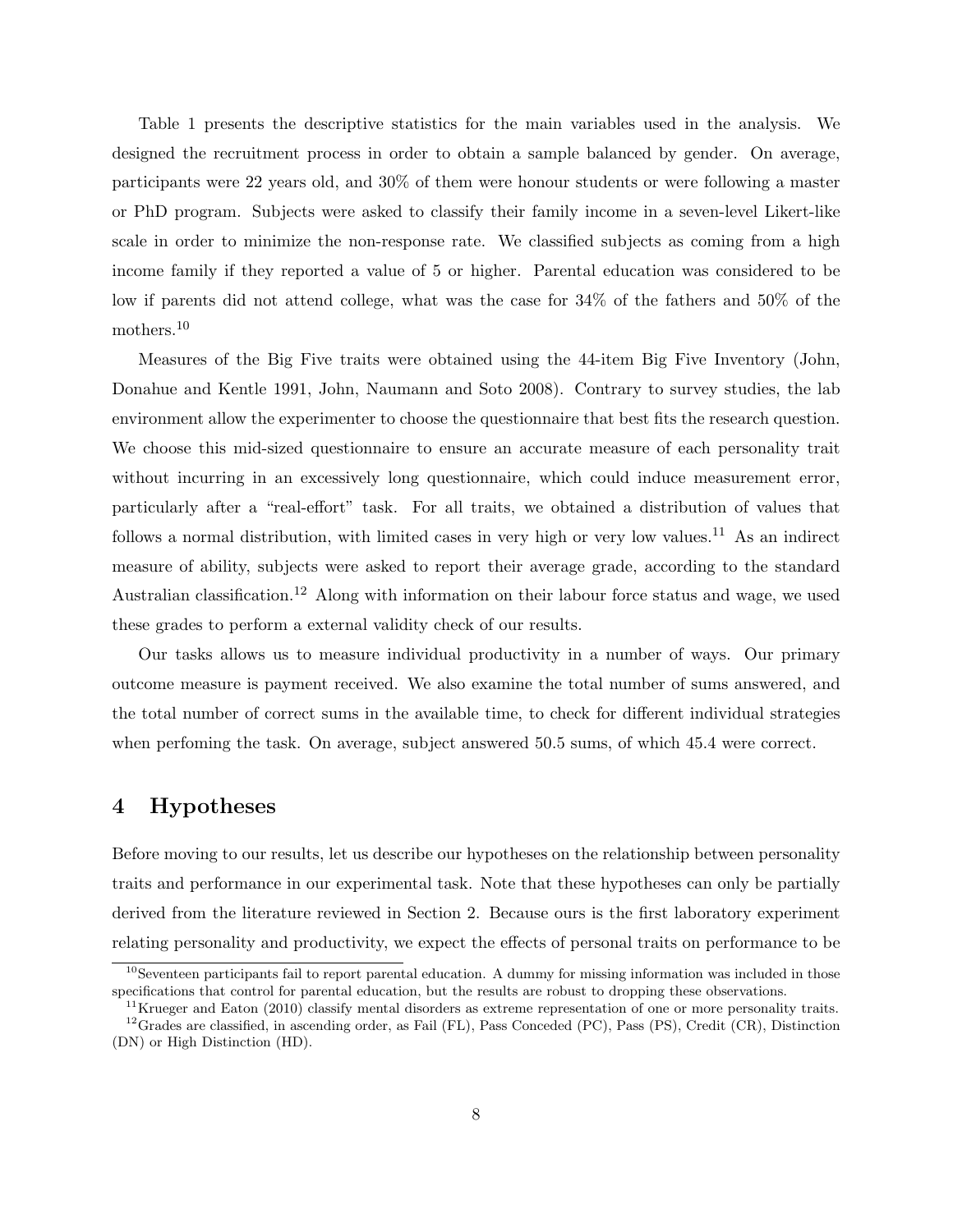different from the ones observed in previous studies using survey data.

Neuroticism This trait is defined as lack of emotional stability and predictability and by the presence of mood changes. Common facets associated with this trait include being anxious, irritable, depressed, worried and insecure. Neuroticism has been consistently found to hinder job performance.<sup>13</sup> Some of the mechanisms at play in labour relations, such as lack of self-confidence, are likely to operate as well in our setting. In addition, we expect neuroticism to impair the ability to focus in our task, especially under time pressure. Hence, our hypothesis is that high levels of neuroticism should be correlated with low performance in our experiment.

Conscientiousness This trait measures the extent to which individuals are careful, responsible and hard working. Because it is associated to efficient, organized, achievement-oriented and selfdisciplined individuals, conscientiousness shows a consistent positive relation with labour market outcomes.<sup>14</sup> In a similar way, we expect a positive relationship between conscientiousness and performance in our experiment, because being careful, efficient and focused should improve accuracy in the task.

Openness Individuals who are open to new experiences are typically imaginative, artistic, curious, creative and intellectually oriented. The effects of this trait are potentially ambiguous. While flexibility and creativity might be helpful in many occupations, they might be a hindrance in others, especially in occupations which penalize autonomy and non-conformity.<sup>15</sup> In a laboratory setting, Müller and Schwieren (2012) observe a negative impact of openness on performance in the same task as ours. We expect a similar result and we conjecture that this result might be driven by creative and artistic individuals who are likely to find the task repetitive and therefore boring. They might also be more likely to engage in the experiment, as a new experience, but the characteristics of the task are likely to countervail this initial positive effect. Therefore, we expect a negative net effect of openness on performance in our task.

Agreeableness Defined as the tendency to cooperate and help others, agreeableness is associated to altruism, compliance, modesty, sympathy and trust. Survey evidence suggests that the overall

<sup>13</sup>As in the economic literature, psychologists Barrick and Mount (1991) and Salgado (1997) find that emotional stability has a positive effect on job performance across all occupations.

 $14$ In the Psychology literature, Barrick and Mount (1991), Tett et al. (1991) and Salgado (1997), also find evidence of this link across occupations and criteria (wages, promotions, training).

<sup>&</sup>lt;sup>15</sup>Mueller and Plug (2006) and Heineck (2011a) find substantial earnings advantages associated to openness, although Heineck and Anger (2010) find that high level of openness are detrimental for males' wages.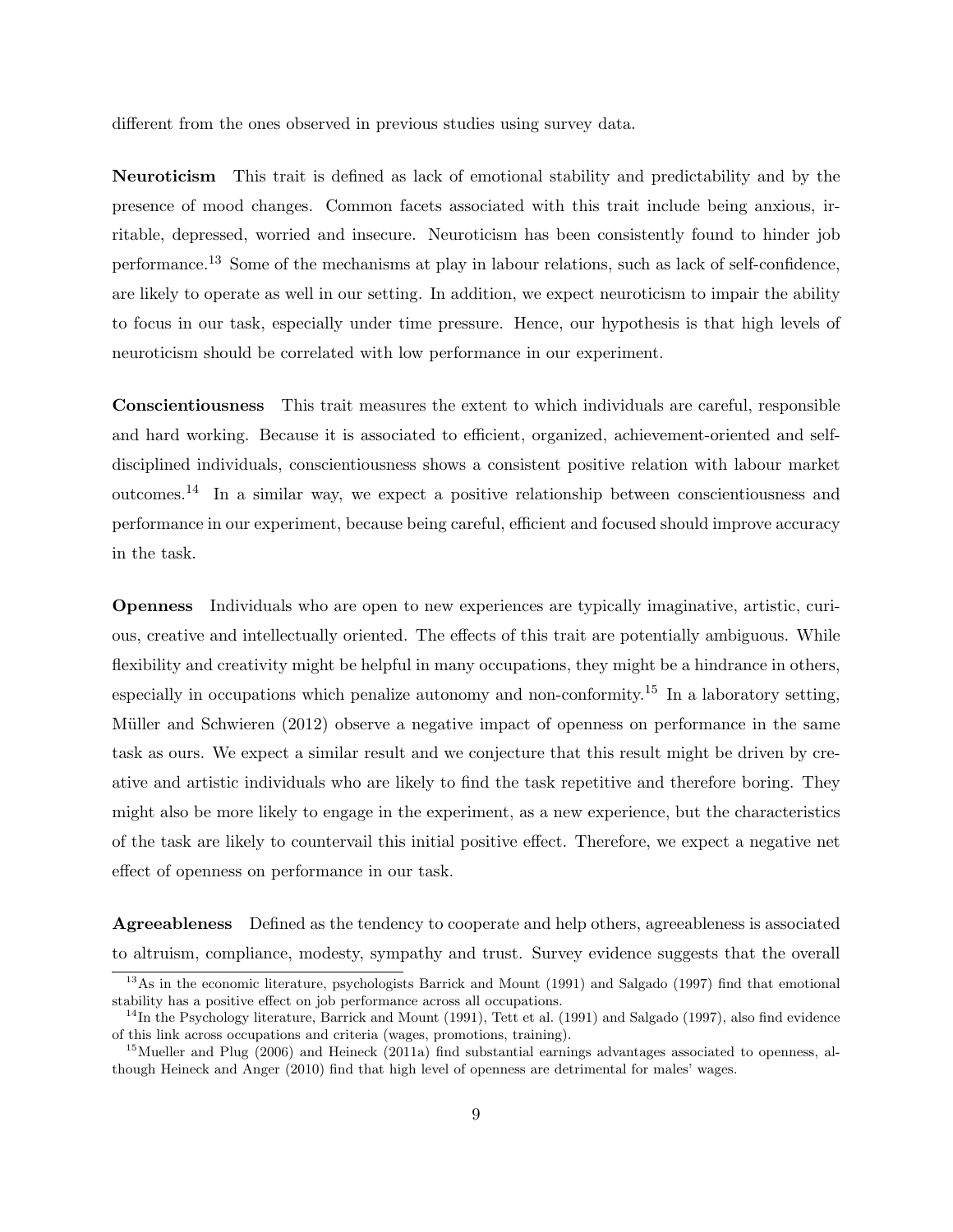effect of agreeableness on labour market outcomes is negative. Even though agreeable individuals may be more successful in team work, three mechanisms might countervail this positive effect in the workplace. First, helping others may reduce individual productivity. Second, agreeable people may be less effective when bargaining their wage. Finally, agreeable individuals may enter less stable, lower paid occupations and are more likely to be unemployed (Fletcher 2013). None of these potential mechanisms are present in a laboratory setting, neither does our task benefit from team work. We expect agreeable individuals to be more prone to cooperate with the experimenter. But this desire to perform well might hinder rather than boost their performance if they get too stressed or anxious because of this. Hence, we have no clear hypothesis on the effect of agreeableness on performance in our task.

Extraversion This personality trait is defined as an orientation towards the outer world. It is described by facets such as warmth, gregariousness, assertiveness, activity and excitement seeking. Barrick and Mount (1991) suggest that extraversion actually consists of two components, ambition and sociability. Whereas it is hard to think that sociability could play a role in our experiment, the facets associated to ambition, such as assertiveness or activity, could have a positive impact on performance. Nonetheless, Sternberg and Ruzgis (1994) find that extroverts are less vigilant and show more fatigue than introverts during extended tests. In the context of our experiment, extraversion might have a negative effect on performance given the length and the nature of the task. Hence, the expected impact of extraversion on performance in our setting remains an open question.

To conclude this Section, let us summarize the hypothesis that we will take to the data:

Hypothesis 1 Neuroticism is negatively associated with performance.

Hypothesis 2 Conscientiousness is positively associated with performance.

Hypothesis 3 Openness has a negative relationship with performance.

### 5 Results

This section presents our baseline results and investigates whether the relationship between personality traits and productivity is heterogeneous across individual characteristics. We estimate the following specification by Ordinary Least Squares (OLS):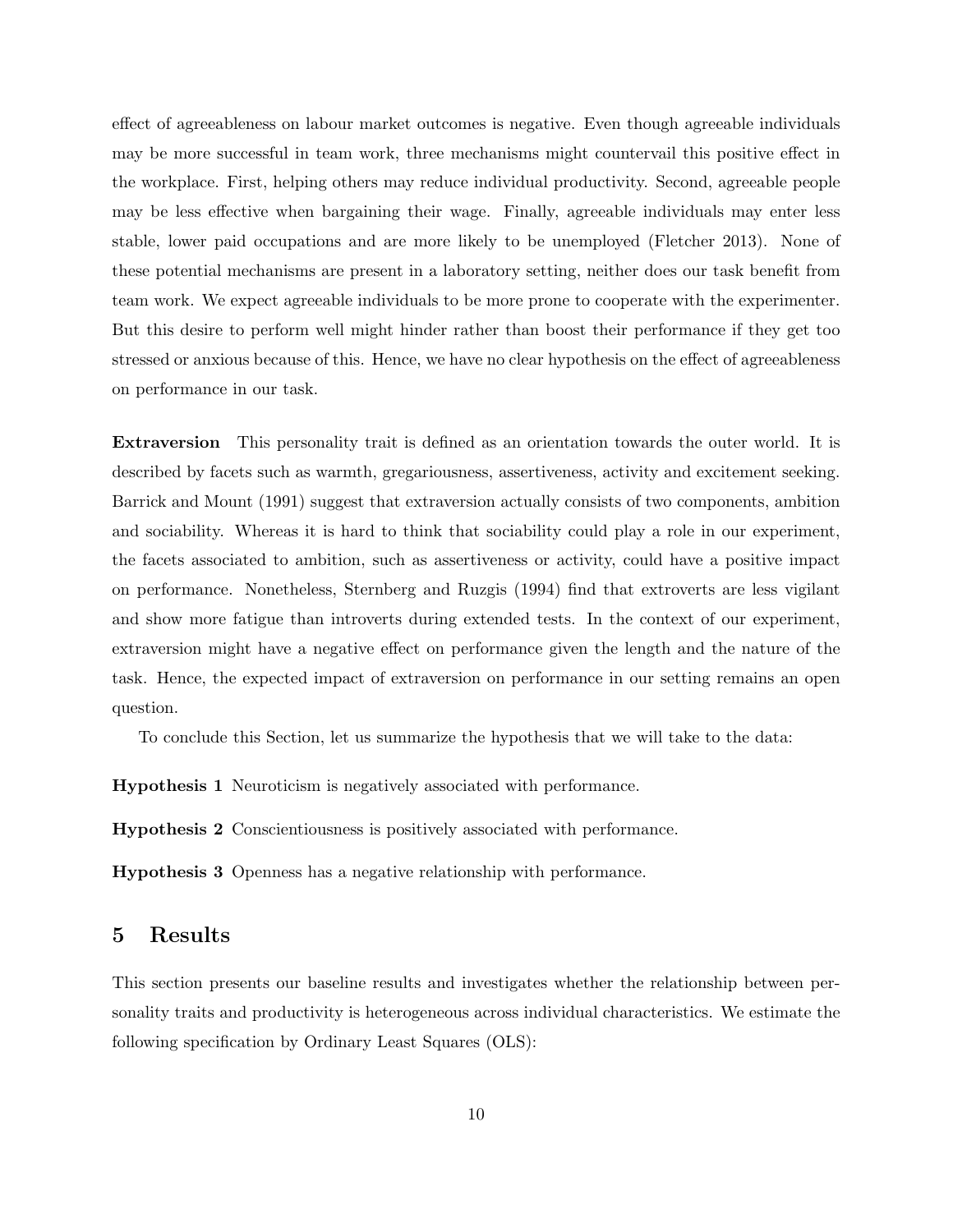$$
Y_i = \alpha + \sum_{k=1}^{5} \beta_k \text{score}_{ki} + \gamma X_i + \varepsilon_i
$$

where  $Y_i$  is our productivity measure,  $k = 1, ..., 5$  are each of the Big Five personality traits (extraversion, agreeableness, neuroticism, conscientiousness and openness to experience), and  $X_i$ are personal characteristics. When looking at heterogeneous results, we interact the Big Five scores with personal characteristics such as gender, major of specialization or family background. We favour parsimonious specifications to account for the low statistical power innate to the sample size in experimental settings. All our specifications control for gender, age, major of specialization and level of study. In addition, our results are robust to controlling for parental background, and average grade in college as an imperfect measure of cognitive ability.

Furthermore, in order to minimize the number of parameters to be estimated, we assume that the effect of personality traits on performance is linear, which we carry on to our estimation of heterogeneous effects. We tested for non-linearities by including a series of dummies for different intervals of values of each trait, and found no evidence of this alternative specification providing a better fit for our data. To allow for an easier interpretation of our estimates, Big Five scores are standardized to have mean zero and standard deviation of one in all reported specifications.

#### 5.1 Baseline results

Table 2 presents our baseline estimates of the effect of personality traits on the log of total earnings (Column (1)). The Big Five personality traits are jointly significant, and the individual scores are largely consistent with our hypotheses. As in previous literature using survey data and our hypothesis H1, more neurotic subjects tend to perform significantly worse in our task: an increase of a standard deviation in the level of neuroticism is associated with a decrease in performance of about 2.9%, which translates into a 0.1 standard deviation in our distribution of payoffs. Thus, our results support the idea that neuroticism contributes to differences in wages through productivity.

Our hypothesis regarding conscientiousness (H2) is also confirmed. We find a positive and significant effect of this trait on performance, in line with results obtained in both the Economics and the Psychology literatures. An increase of a standard deviation in the level of conscientiousness is correlated with an increase of 2.6% in total payoff. On the other hand, we find no evidence that the level of extraversion of an individual may be correlated with performance in the task. However, coefficients of agreeableness and openness are, although insignificant, negative and of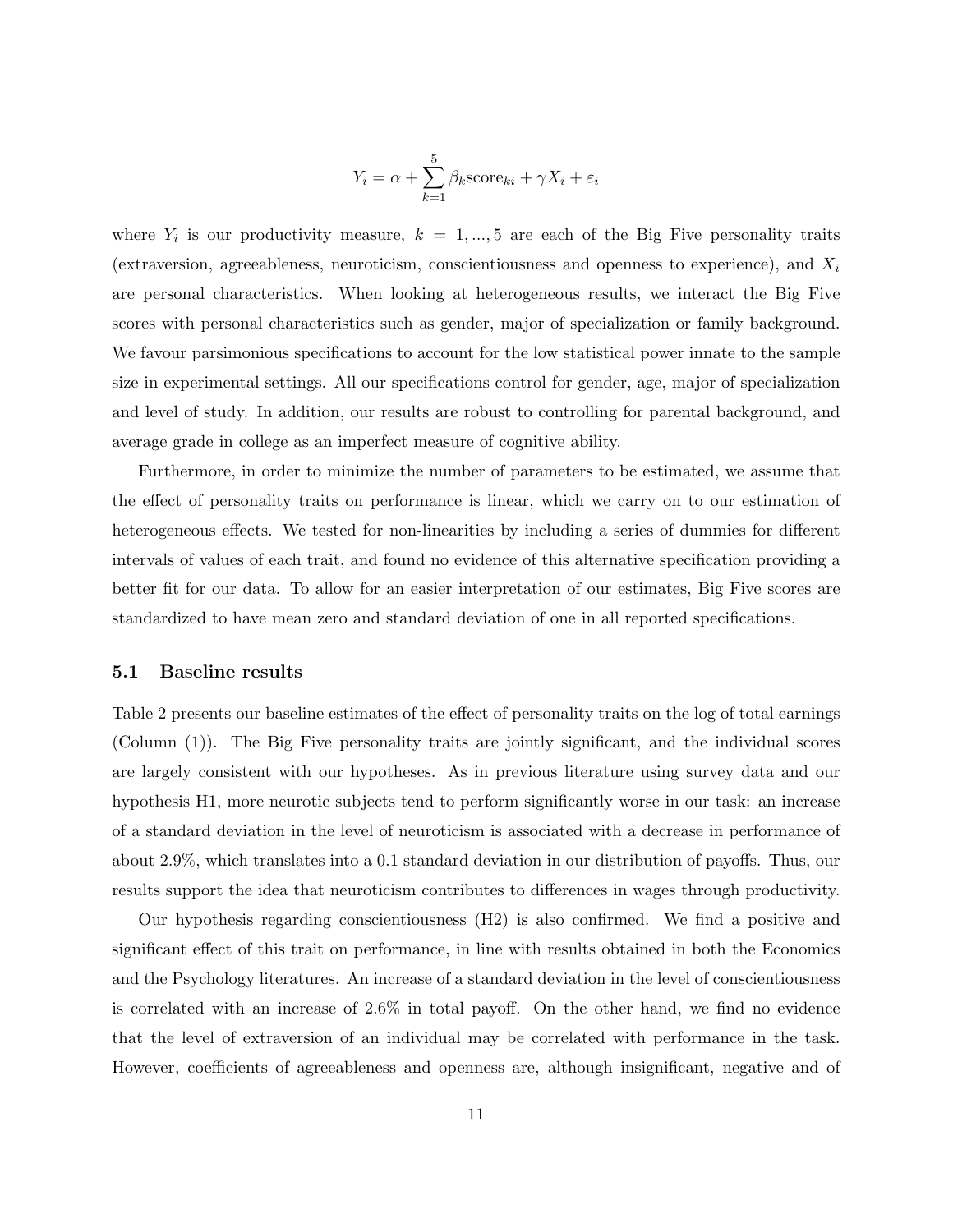sizeable magnitude.<sup>16</sup> We expected that negative effect of openness given the repetitive nature of the task which can make the novelty of the experience vanish quite rapidly (H3). The result on agreeableness is in line with the one found in the survey literature. In our setup, it suggests that more agreeable subjects might worry in excess about performing well. Unfortunately, our data does not allow to estimate precisely non-linear effects which could help to substantiate this conjecture.

Taking advantage of the set-up of our experiment, we also check whether the relationship between personality traits and performance changes as subjects get more familiar, tired or bored with the task. In columns (2) and (3) of Table 2, we estimate a separate regression for the main outcome (log of payoffs) in each round of the task. We do not find evidence of the impact of personality traits varying in magnitude as the task evolves. However, we gain some precision, with the negative effects for agreeableness and openness becoming significant for some rounds.

Table 2 also reports two additional measures of performance available from our experiment: the number of correct items in Column (4) and the total number of items answered in Column (5). While the task at hand should be relatively simple for a university student, it is time-limited and wrong answers entail a penalty. Therefore, there is a trade-off between the number of sums answered and the time spent per item, which, conditional on cognitive ability, should increase the probability of answering correctly. The relationship between personality traits and these two measures of performance is very similar to the one with total payoffs. Therefore, we will restrict our attention to the this outcome for the rest of the analysis.

As a further robustness check of the representativeness of our sample, we make use of the information provided in the questionnaire and estimate the relation between personality traits and grades for all individuals and wages for those in the labour force at the time of the experiment. While this estimation (not shown) is severely affected by selection, we find consistent results with prior literature (Fletcher 2013), with more conscientious individuals reporting higher grades and hourly wages.

#### 5.2 Heterogeneous effects

We now turn our attention to the possibility that personality traits may be correlated with productivity differently by subsamples. In particular, we are interested in whether individuals of different gender, major of study (as a proxy for occupation), and family background present differential

 $16$ We do not observe subjects with very low scores in either of these traits. This is to be expected, given that subjects needed to volunteer to participate in the experiment and that requires a certain level of empathy and openness to new experiences.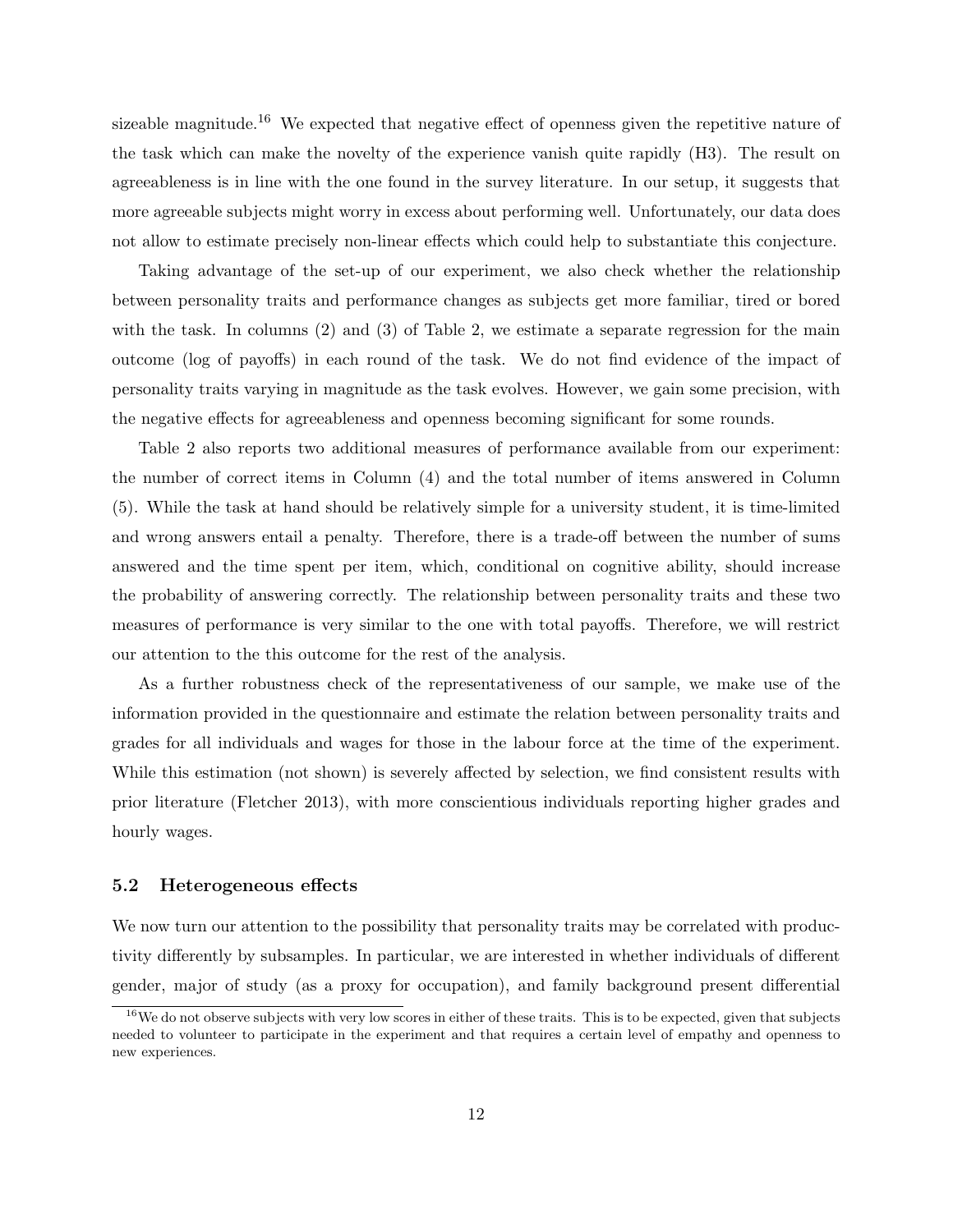effects of personality traits on productivity.

Gender As expected, because the task chosen has been shown to be gender neutral (Niederle and Vesterlund 2007), we do not find any evidence that women and men differ in performance according to any of our measures. However, there are significant gender differences in the distribution of two personality traits. Figure 1 suggests, and statistical tests confirm, that women in our sample tend to be more agreeable (two sample t-test,  $t = 2.171$ ,  $p = 0.015$ ) and neurotic ( $t = 3.878$ ,  $p < 0.001$ ) than males. This is consistent with a number of studies on gender differences in personality traits (Costa Jr, Terracciano and McCrae 2001, Schmitt, Realo, Voracek and Allik 2008). Thus, we explore whether the relationship between personality and performance differs for men and women.

Table 3 presents our first set of heterogeneous effects. Column (1) includes the baseline results for ease of comparison. Column (2) allows the effect of personality traits to vary between men and women. Interestingly, traits that vary in their distribution by gender (agreeableness and neuroticism) do not appear to impact differently male and female productivity. However, other traits seem to affect productivity differentially by gender. In particular, increases in the level of extraversion are positively correlated with productivity for men and negatively correlated for women. A rise of one standard deviation in extraversion increases earnings by 4% for men and decreases them by  $3.5\%$  (point estimate for women  $-0.035$   $(0.021)$ ) for women. The differential effect of extraversion by gender is in line with the results obtained by Heineck and Anger (2010) using survey data, who find a wage penalty of 4% for women and a wage premium of 3% for men. Similarly, Fletcher (2013) obtains a wage premium of extraversion for men. The extraversion factor includes facets that might be correlated with productivity differently, and that are differently salient in men and women. Costa Jr et al. (2001) report that men show larger scores in the facets of extraversion associated with ambition (assertiveness and activity) whereas women score higher in the facets associated with sociability (warmth, gregariousness and positive emotions). These two sets of facets may have different effects on productivity. By looking at the specific items of the Big Five Inventory related to extraversion, we find that men report themselves as more assertive than women  $(t = 1.681, p = 0.047)$ . This difference in assertiveness might be driving the heterogeneous effect of extraversion. Unfortunately, our sample size does not allow for a more detailed investigation of the source of this result.

Female participants who score highly in openness to experience obtain a significantly lower payoff (point estimate for women -0.059 (0.020)). We observe no relation between performance and this trait in men. Although we find no significant gender differences in the scores of openness, women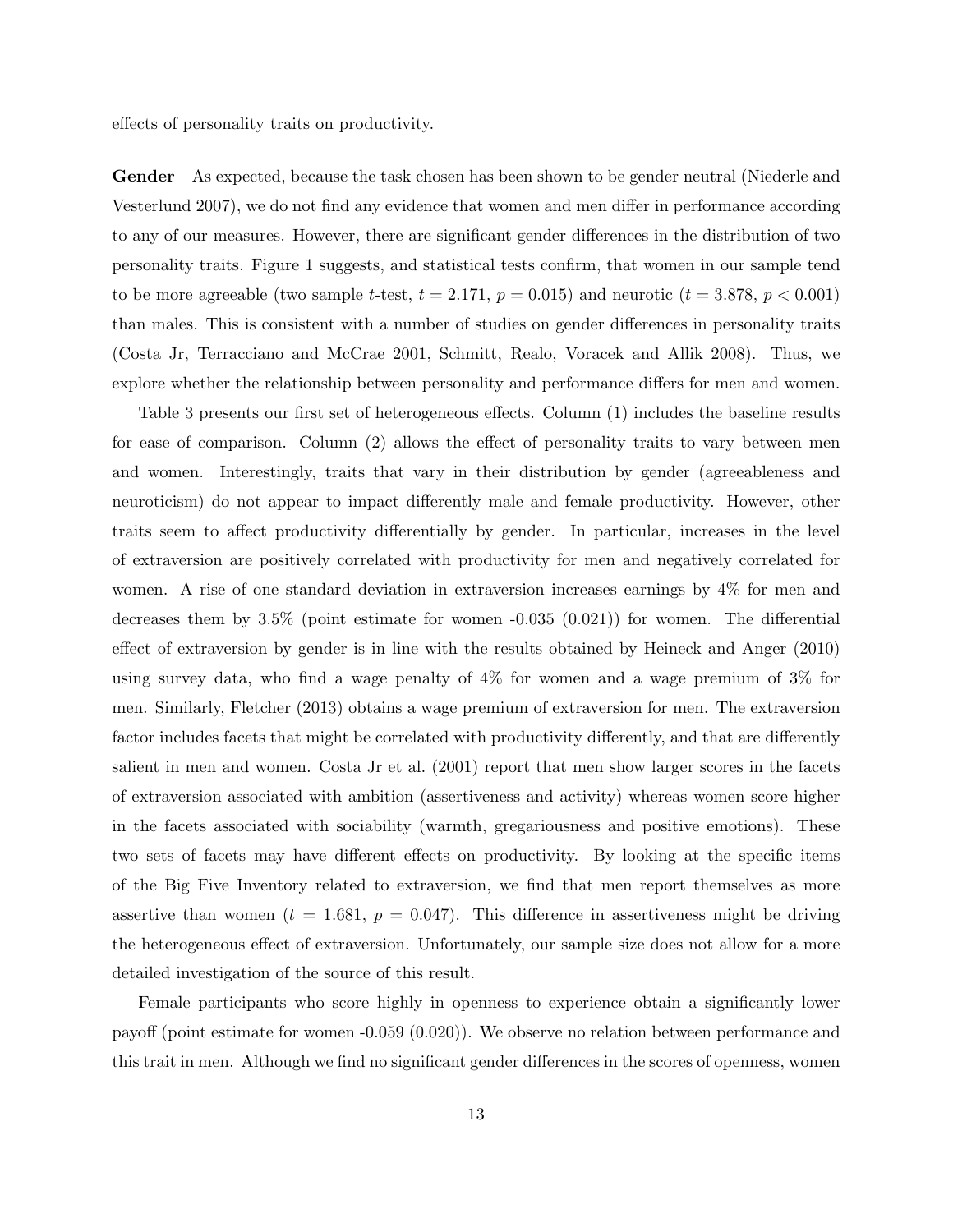score higher in items measuring how much individuals value artistic and aesthetic experiences  $(t = 3.334, p < 0.001)$  and the sophistication of their taste in arts and literature  $(t = 3.183, p$ < 0.001). Hence, more open women may find our experimental task to be specially boring and uninteresting, leading them to score worse than more open men.<sup>17</sup>

Major of study Next, we explore an additional source of student heterogeneity, major of study. When the entire sample is considered, individuals enrolled in scientific majors perform significantly better, which is not surprising given the nature of the task. Similarly to occupational choice, there might be unobservable characteristics that determine self-selection into a particular major. These unobservables could condition how personality traits influence performance even after controlling for family background and our proxy for ability. Therefore, the major of specialization might be capturing an array of individual characteristics. In addition, there are some significant differences in the distribution of traits by major. As suggested by Figure 2, we find that individuals enrolled in majors offered by the Australian School of Business (Business majors hereafter) or in Fine Arts majors score higher in extraversion (two sample t-test,  $t = 2.063$ ,  $p = 0.019$ ) and neuroticism  $(t = 1.937, p = 0.026)$ . These differences are consistent with those observed in the literature (see, for example, De Fruyt and Mervielde (1996) and Rubinstein (2005)).<sup>18</sup>

Column (3) of Table 3 presents the results when the effects are allowed to vary by major. The omitted category corresponds to students majoring in a scientific discipline. Neuroticism is correlated with lower performance for Science majors, while the net effect is negligible for non-Science majors (point estimate for non-Science majors  $-0.002$  (0.017)). We find no differential effects of extraversion, agreeableness or conscientiousness by major of study. As in the case of female subjects, we do find that higher levels of openness are correlated with lower performance for non-Science majors (point estimate -0.063 (0.017)), with a smaller beneficial effect for Science majors.

While all regressions control for gender and major, it may be the case that some of the differences are driven by the gender composition of the samples of Science and non-Science majors. About 60% of Science majors are men while the percentage goes down to 35% for Business or Fine Arts majors. Hence, it might be that the heterogeneous effect of openness by major is actually driven by the differential effect of openness by gender. The specification presented in Column (4) shows that this is not the case. The effect of openness is different across gender and majors. An increase of one

<sup>&</sup>lt;sup>17</sup>Müller and Schwieren (2012) find a negative correlation between openness and earnings in a similar experimental setting, although they do not disaggregate their results by gender.

<sup>&</sup>lt;sup>18</sup>Only 37 subjects reported an major in fine arts, preventing a more detailed analysis in this sample.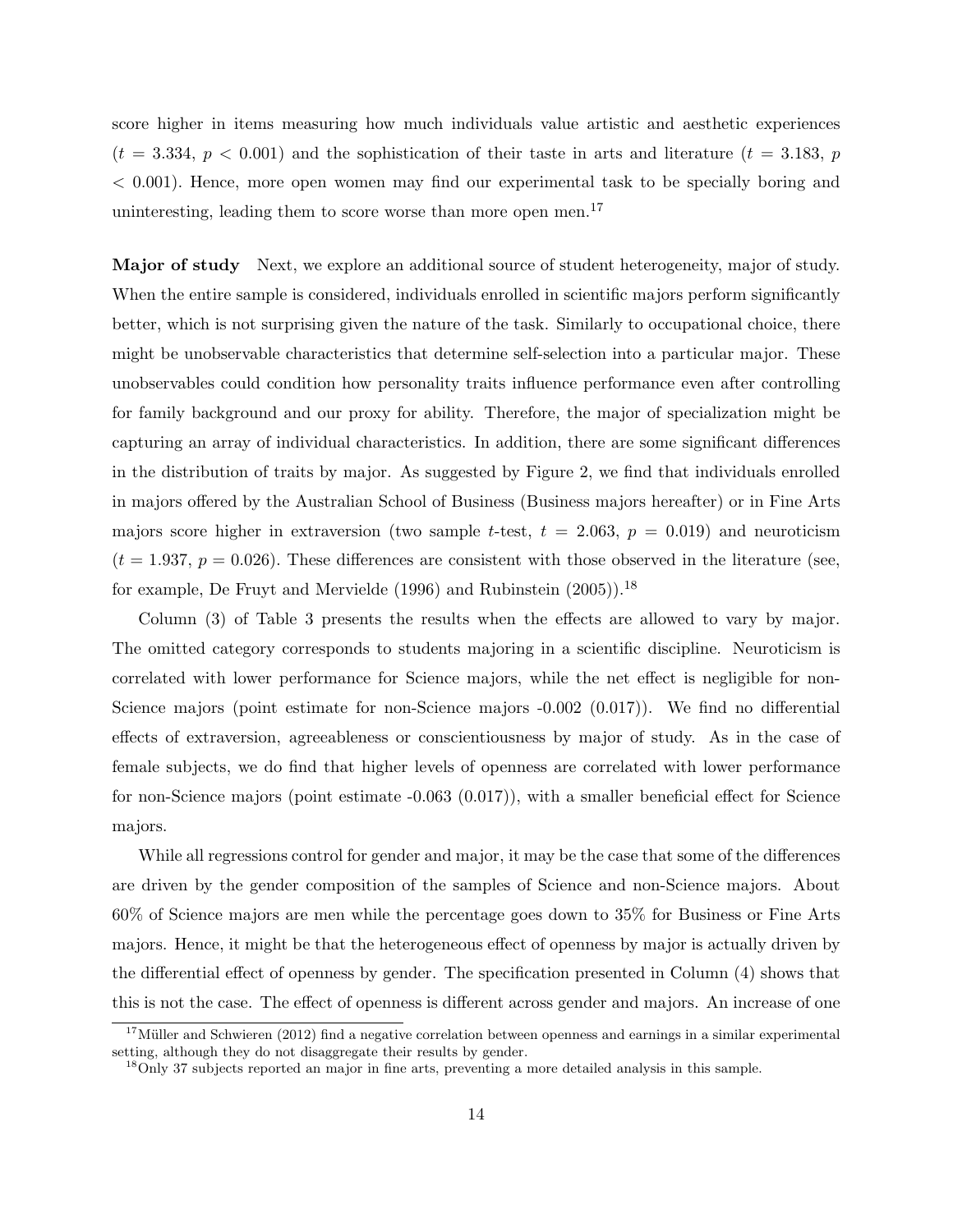standard deviation in the openness score for a man who chooses a scientific major is correlated with an increase in productivity of 5%, while this effect is negligible for women in science (point estimate -0.0005 (0.025)), and negative by almost 9% for women enrolled in Business or Fine Arts (point estimate -0.087 (0.020)). This suggests that the detrimental effect of openness on productivity is not only driven by the gender composition of majors.

As in the case of gender, we find differences by major in one important item: Science majors report themselves to be more inventive than non-Science majors  $(t = 2.174, p$ -value = 0.015). Being inventive might be helpful in our task since more inventive individuals can find more efficient ways of adding arrays of two digits numbers. Interestingly, male participants also report themselves to be more inventive than female participants ( $t = 2.455$ , p-value = 0.007). Hence, it seems that being more open makes salient different aspects of this trait by gender and major. An increase in openness for women and non-Science majors implies a higher increase in artistic inclination and a lower increase of inventiveness than for men or Science majors. As discussed, these two aspects have plausible opposite effects on performance. Therefore, differences in inventiveness and in the taste for aesthetic and artistic experiences might be responsible for the differential impact of openness on performance in our task.

Family background We now turn our attention briefly to family characteristics that could influence the link between personality traits and outcomes. Figure 3 presents the density functions for the subsamples of subjects by parental income and education. Individuals who classify their family income as high are more extroverted  $(t = -2.178, p-value = 0.030)$  and less neurotic  $(t$  $= 1.983$ , p-value  $= 0.048$ ) than the rest. However, we do not find any consistent evidence that individuals with high family income experience a different relation between personality traits and productivity (Column (2) of Table 4).

Column (3) of Table 4 explores the possibility that parental education may affect the relationship between personality and productivity. Individuals from low education families present a positive correlation between conscientiousness and productivity which is absent in individuals from families with high education (point estimate 0.017 (0.018)). Finally, Column (4) presents the results including interactions with both proxies for family background. Our results still show that individuals from more disadvantaged educational backgrounds benefit more from conscientiousness than those from more advantaged ones. As Figure 4 indicates, individuals who report their parental education to be low (both parents without any college education) score higher in this trait than subjects from more favourable backgrounds  $(t = 1.790, p$ -value  $= 0.074$ ). Because we are only con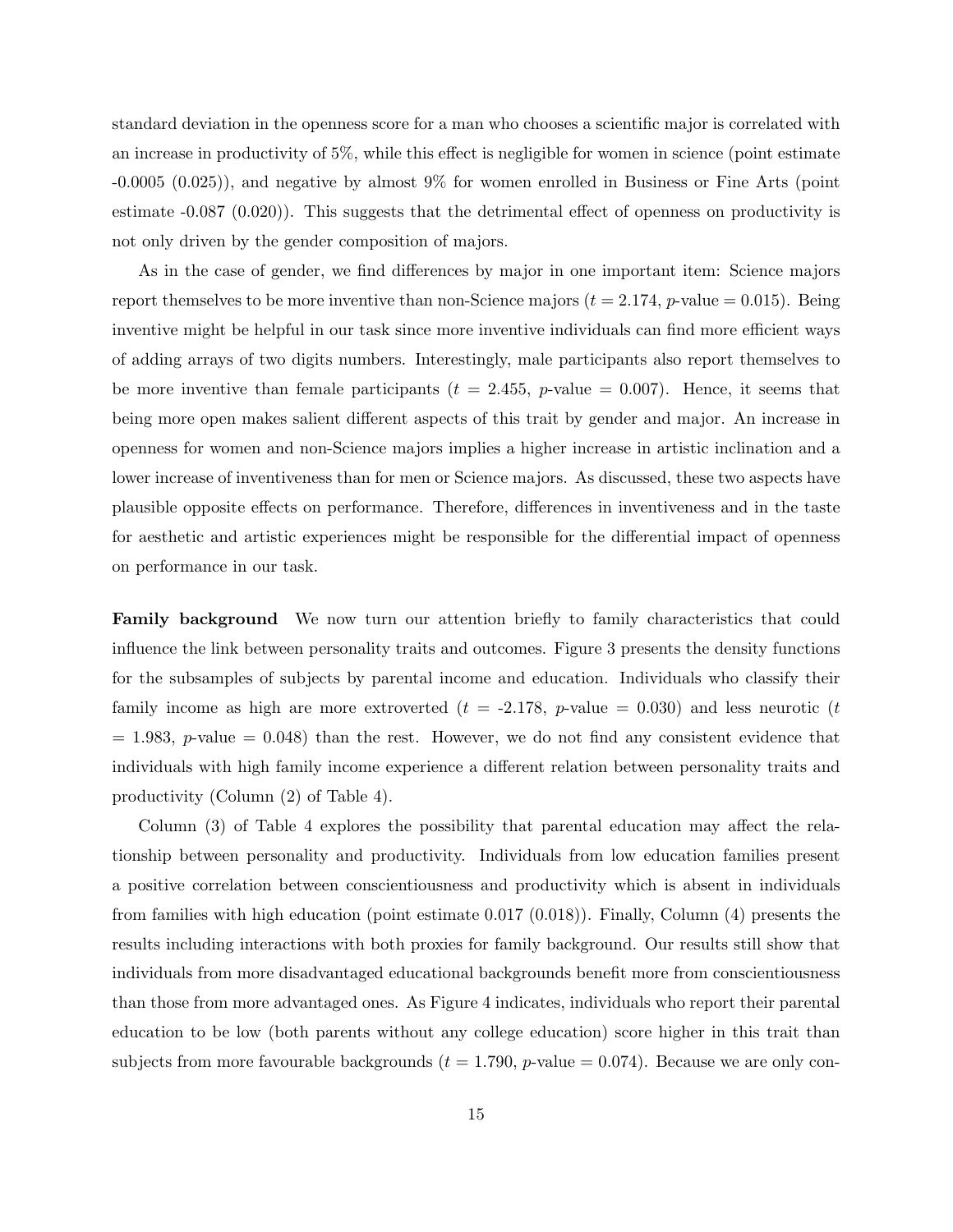sidering university students, this difference suggests that higher conscientiousness is instrumental for educational attainment when parental education is not high. The differential effect of this trait might be capturing that earnings in the experiment are more substantial for subjects who come from less favourable backgrounds (the average payoff in the experiment of AU\$ 28.8 is 1.8 times the minimum hourly wage in Australia). These subjects may thus have higher incentives to perform well and conscientiousness is a useful trait to attain this goal.

### 6 Discussion

In this paper, we perform the first lab experiment on the link between individual productivity and personality traits. Our aim is to unbundle the channels behind the correlations between personality and labour market outcomes reported using survey data. The controlled environment of the lab allows us to disentangle whether previous results are due to productivity or to other factors such as occupational choice, wage bargaining or personal interactions in the workplace.

As conjectured in Section 4, we find a robust negative correlation between neuroticism and performance (H1), and some evidence supporting a positive correlation between conscientiousness and productivity (H2). Similar effects are present in most of the studies on personality and labour market outcomes. Our results thus support the hypothesis that at least part of the effect of neuroticism and conscientiousness on earnings operates through productivity. On the other hand, we found only a very weak negative effect of openness to experience (H3) and agreeableness on performance. This suggests that the strong negative correlation between these traits and labour market outcomes observed in survey data is mostly driven by occupational choices, wage bargaining, or by cooperative behaviour being penalized in the labour market.

When looking at the interaction between personality traits and personal characteristics, we find noticeable heterogeneous effects. Increases in traits are correlated with productivity differently for men and women, even in our setting, where we can abstract from many factors affecting labour market relations. More extroverted women, for instance, exhibit lower performance, while more extroverted men earn a higher payoff than their less extroverted counterparts. We report some heterogeneous effects by major, reinforcing the idea that our experimental setting can alleviate the problem of selection bias by occupation present in survey studies. Finally, we do not find consistent evidence that family background is shaping the impact of personality traits, suggesting that policies designed to alter non-cognitive skills may be effective across the entire income distribution.

One more remark is in order: performance in the task chosen should also be influenced by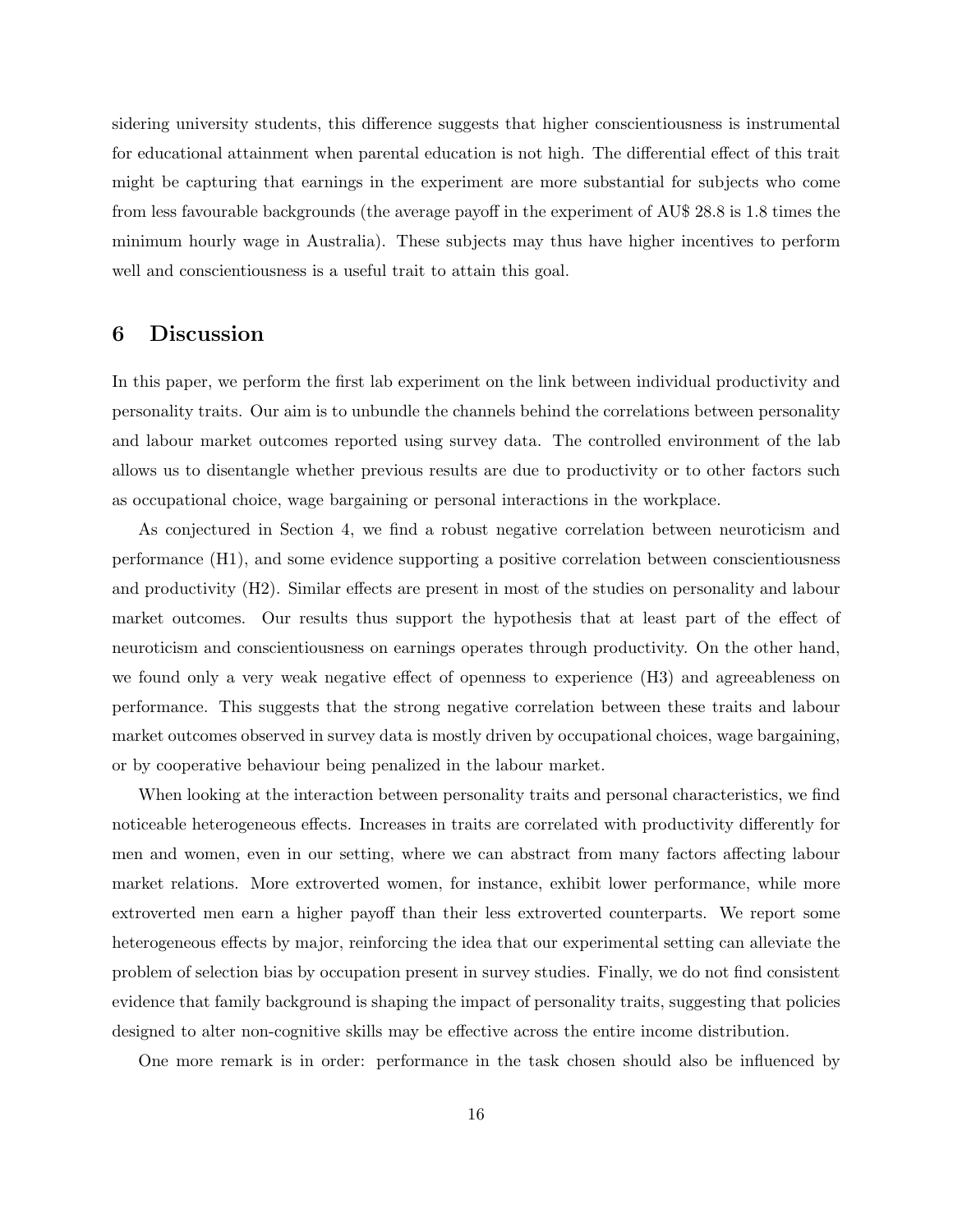cognitive ability. Cognitive and non-cognitive abilities have been shown to interact with each other (Borghans et al. 2008). Therefore, our findings might be merely reflecting that individuals with higher cognitive abilities score higher in certain personality traits like openness and conscientiousness (Almlund et al. 2011). However, all the results shown are robust to including our best available control for cognitive ability, i.e., average coursework grade and indicators for whether subjects are honour students, masters or Ph.D. students. While these coefficients are highly significant, their inclusion in all the specifications does not affect the coefficient or the precision of our estimates of interest, suggesting that our results do not only reflect differences in cognitive abilities.<sup>19</sup>

Finally, the reader may argue that our results are contingent on the payment scheme we employ. However, we believe that piece rate is the most reasonable payment scheme. Even in real workplaces where wages are fixed, a good performance may lead to better promotion opportunities, better outside options and higher wages in general.

An increasing body of literature explores the relationship between personality traits and a wide variety of economic outcomes, such as educational attainment and labour income. Among these traits, the Big Five factor model has attained a prominent role. We contribute to this literature by illustrating how the Big Five factors correlate with productivity. However, further research is needed to achieve a comprehensive understanding of the role played by personality traits in labour market outcomes in general and in productivity in particular. As with any branch of the literature of recent development, measures are sometimes unsatisfactory, encompassing too much or too little information on the underlying characteristics that drive the relations reported. For instance, openness to experience and extraversion seem to encompass facets with very different economic implications, while facets across different factors may have similar economic effects. We are aware that the consensus on the validity and usefulness of the Big Five factor model is not universal among psychologists (see Almlund et al. (2011) for references). While we cannot contribute to this debate, economists should learn more about the link between personality and economic outcomes by looking inside each trait for the facets of personality relevant to their specific research question. Any policy intervention designed to affect non-cognitive skills requires a deeper understanding of their potential impact on productivity across different populations.

<sup>&</sup>lt;sup>19</sup>While in an ideal setting we would have a perfect measure of cognitive ability, in addition to budget and time constraints of the experimental setting, IQ tests have been shown to be the result of cognitive and non-cognitive abilities (Almlund et al. 2011).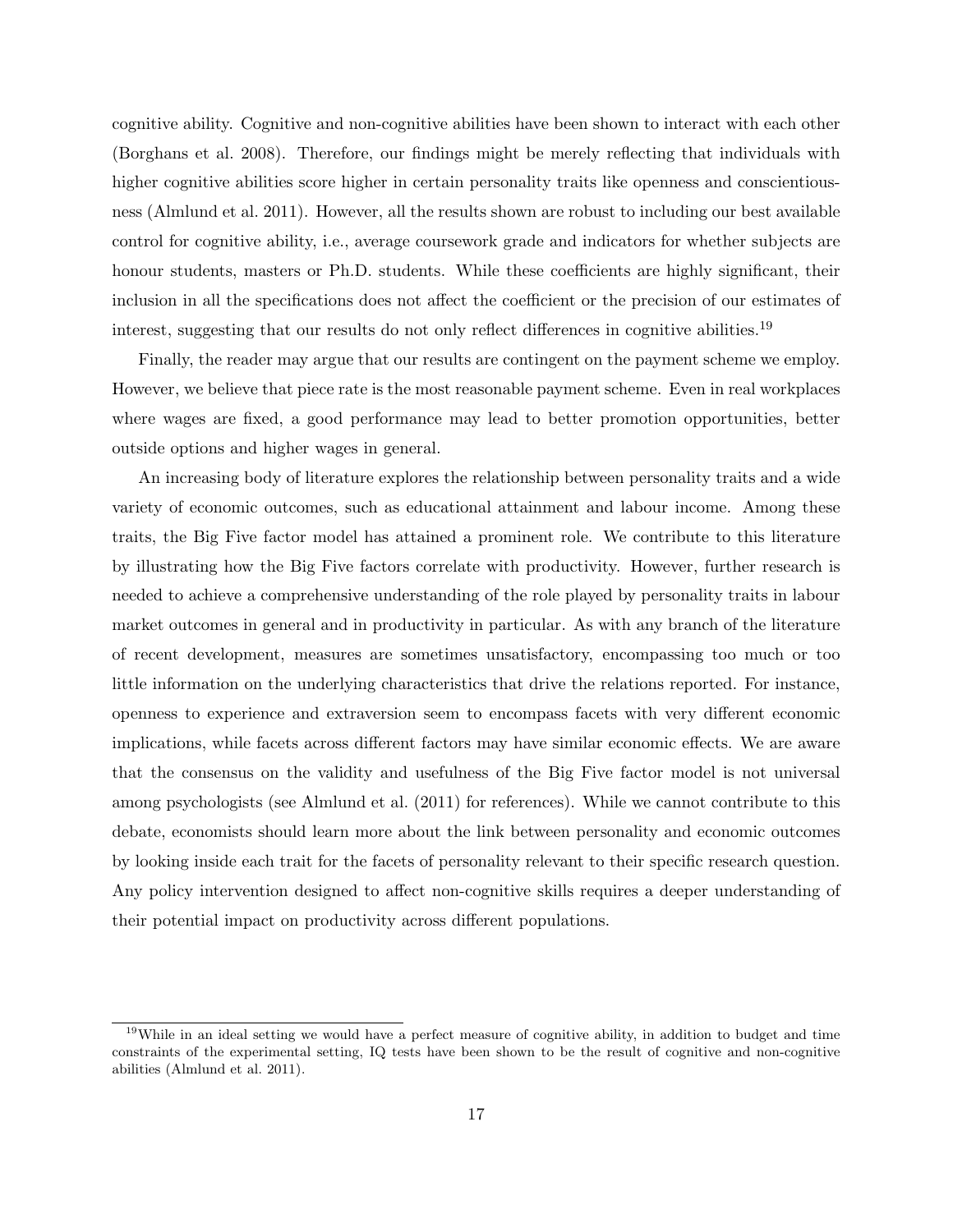### References

- Almlund, Mathilde, Angela Lee Duckworth, James J Heckman, and Tim D Kautz (2011) "Personality psychology and economics," Handbook of the Economics of Education, Vol. 4, No. 1, pp. 1–181.
- Barrick, Murray R and Michael K Mount (1991) "The big five personality dimensions and job performance: a meta-analysis," Personnel Psychology, Vol. 44, No. 1, pp. 1–26.
- Becker, Gary S. (1964) Human capital: A theoretical and empirical analysis, with special reference to education: University of Chicago Press, Chicago.
- Blau, Francine D and Lawrence M Kahn (2005) "Do cognitive test scores explain higher US wage inequality?" Review of Economics and Statistics, Vol. 87, No. 1, pp. 184–193.
- Borghans, Lex, Angela Lee Duckworth, James J Heckman, and Bas Ter Weel (2008) "The economics and psychology of personality traits," Journal of Human Resources, Vol. 43, No. 4, pp. 972– 1059.
- Bouchard Jr, Thomas J and John C Loehlin (2001) "Genes, evolution, and personality," Behavior Genetics, Vol. 31, No. 3, pp. 243–273.
- Bowles, Samuel, Herbert Gintis, and Melissa Osborne (2001) "Incentive-enhancing preferences: Personality, behavior, and earnings," The American Economic Review, Vol. 91, No. 2, pp. 155–158.
- Caligiuri, Paula M (2000) "The Big Five personality characteristics as predictors of expatriate's desire to terminate the assignment and supervisor-rated performance," Personnel Psychology, Vol. 53, No. 1, pp. 67–88.
- Cawley, John, Karen Conneely, James Heckman, and Edward Vytlacil (1997) "Cognitive Ability, Wages, and Meritocracy," in Bernie Devlin, Stephen E. Fienberg, Daniel P. Resnick, and Kathryn Roeder eds. Intelligence, Genes, and Success: Springer New York, pp. 179–192.
- Cawley, John, James Heckman, and Edward Vytlacil (2001) "Three observations on wages and measured cognitive ability," Labour Economics, Vol. 8, No. 4, pp. 419–442.
- Chamorro-Premuzic, Tomas et al. (2005) Personality and intellectual competence: Lawrence Erlbaum Associates, New Jersey.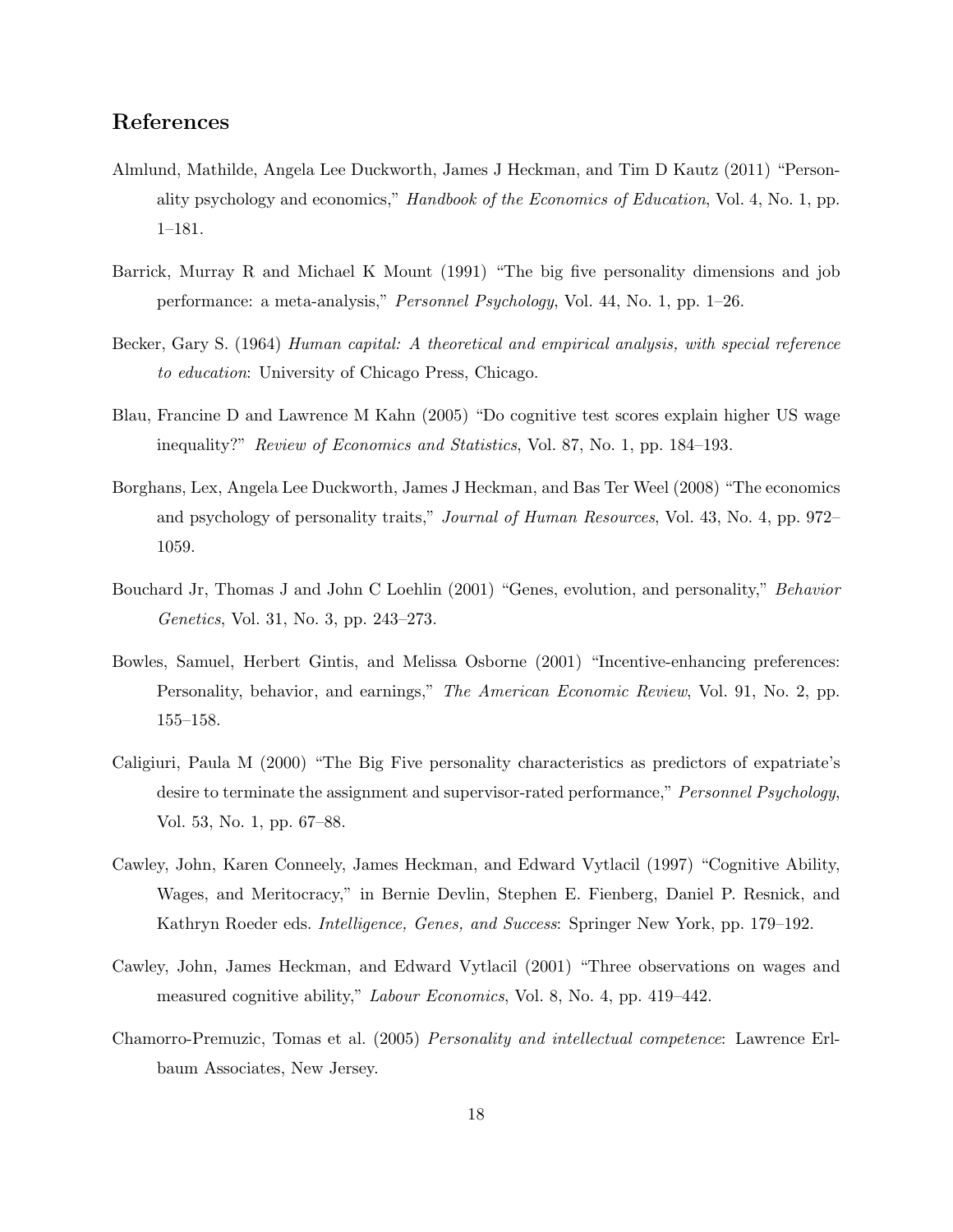- Charness, Gary and Peter Kuhn (2011) "Lab labor: What can labor economists learn from the lab?" in Orley Ashenfelter and David Card eds. Handbook of Labor Economics, Vol. 4: Elsevier, pp. 229–330.
- Cobb-Clark, Deborah A and Stefanie Schurer (2012) "The stability of Big Five personality traits," Economics Letters, Vol. 115, No. 1, pp. 11–15.
- Cobb-Clark, Deborah A and Michelle Tan (2011) "Noncognitive skills, occupational attainment, and relative wages," Labour Economics, Vol. 18, No. 1, pp. 1–13.
- Costa Jr, Paul, Antonio Terracciano, and Robert R McCrae (2001) "Gender differences in personality traits across cultures: robust and surprising findings," Journal of Personality and Social Psychology, Vol. 81, No. 2, p. 322.
- Costa, Paul T, Jeffrey H Herbst, Robert R McCrae, and Ilene C Siegler (2000) "Personality at midlife: Stability, intrinsic maturation, and response to life events," Assessment, Vol. 7, No. 4, pp. 365–378.
- Costa, Paul T and Robert R McCrae (1992) "Four ways five factors are basic," Personality and Individual Differences, Vol. 13, No. 6, pp. 653–665.
- Csikszentmihalyi, Mihaly (1997) Flow and the psychology of discovery and invention.
- Cunha, Flavio, James J Heckman, and Susanne M Schennach (2010) "Estimating the technology of cognitive and noncognitive skill formation," Econometrica, Vol. 78, No. 3, pp. 883–931.
- Cunha, Flavio and James J Heckman (2008) "Formulating, identifying and estimating the technology of cognitive and noncognitive skill formation," Journal of Human Resources, Vol. 43, No. 4, pp. 738–782.
- De Fruyt, Filip and Ivan Mervielde (1996) "Personality and interests as predictors of educational streaming and achievement," European Journal of Personality, Vol. 10, No. 5, pp. 405–425.
- Dee, Thomas S (2007) "Teachers and the gender gaps in student achievement," Journal of Human Resources, Vol. 42, No. 3, pp. 528–554.
- Delfgaauw, Josse, Robert Dur, Joeri Sol, and Willem Verbeke (2013) "Tournament incentives in the field: Gender differences in the workplace," *Journal of Labor Economics*, Vol. 31, No. 2, pp. 305–326.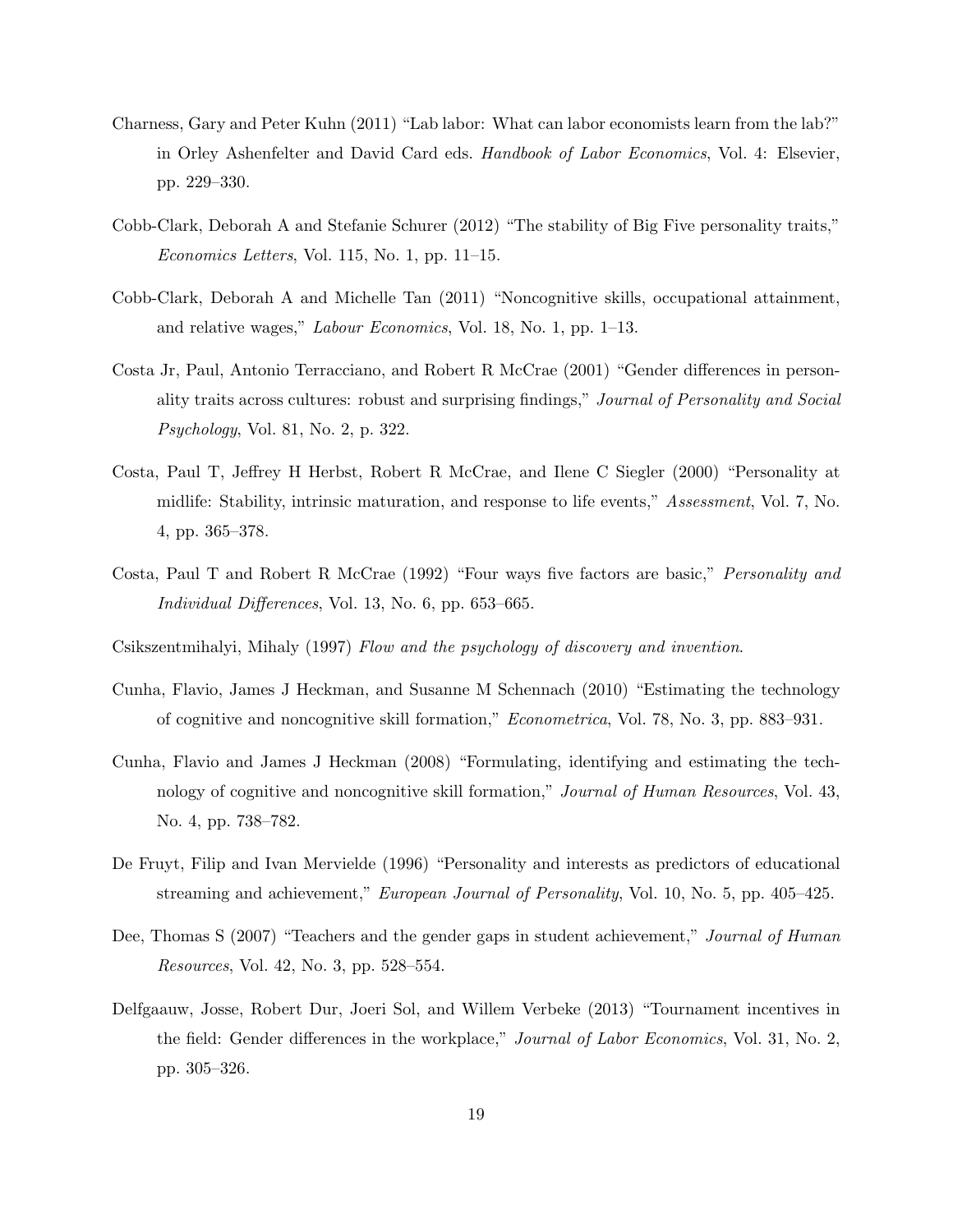- Deming, David (2009) "Early childhood intervention and life-cycle skill development: Evidence from Head Start," American Economic Journal: Applied Economics, Vol. 1, No. 3, pp. 111– 134.
- Fischbacher, Urs (2007) "z-Tree: Zurich toolbox for ready-made economic experiments," Experimental Economics, Vol. 10, No. 2, pp. 171–178.
- Fletcher, Jason M (2013) "The effects of personality traits on adult labor market outcomes: Evidence from siblings," *Journal of Economic Behavior & Organization*, Vol. 89, pp. 122–135.
- Goldsmith, Arthur H, Jonathan R Veum, and William Darity (1997) "The impact of psychological and human capital on wages," Economic Inquiry, Vol. 35, No. 4, pp. 815–829.
- Green, Francis, Stephen Machin, and David Wilkinson (1998) "The meaning and determinants of skills shortages," Oxford Bulletin of Economics and Statistics, Vol. 60, No. 2, pp. 165–187.
- Greiner, B. (2004) "An online recruiting system for economic experiments," Forschung und wissenschaftliches Rechnen. GWDG Bericht 63. Ges. für Wiss. Datenverarbeitung, Göttingen, pp. 79–93.
- Hamermesh, Daniel S (1999) "Changing inequality in markets for workplace amenities," The Quarterly Journal of Economics, Vol. 114, No. 4, pp. 1085–1123.
- Heckman, James J, Jora Stixrud, and Sergio Urzua (2006) "The effects of cognitive and noncognitive abilities on labor market outcomes and social behavior," Journal of Labor Economics, Vol. 24, No. 3, pp. 411–482.
- Heckman, James J, Seong Hyeok Moon, Rodrigo Pinto, Peter A Savelyev, and Adam Yavitz (2010) "The rate of return to the HighScope Perry Preschool Program," Journal of Public Economics, Vol. 94, No. 1, pp. 114–128.
- Heckman, James J and Tim D Kautz (2012) "Hard evidence on soft skills," Labour Economics, Vol. 19, pp. 451–464.
- Heckman, James J and Paul A LaFontaine (2010) "The American high school graduation rate: Trends and levels," The Review of Economics and Statistics, Vol. 92, No. 2, pp. 244–262.
- Heckman, James J and Yona Rubinstein (2001) "The importance of noncognitive skills: Lessons from the GED testing program," American Economic Review, pp. 145–149.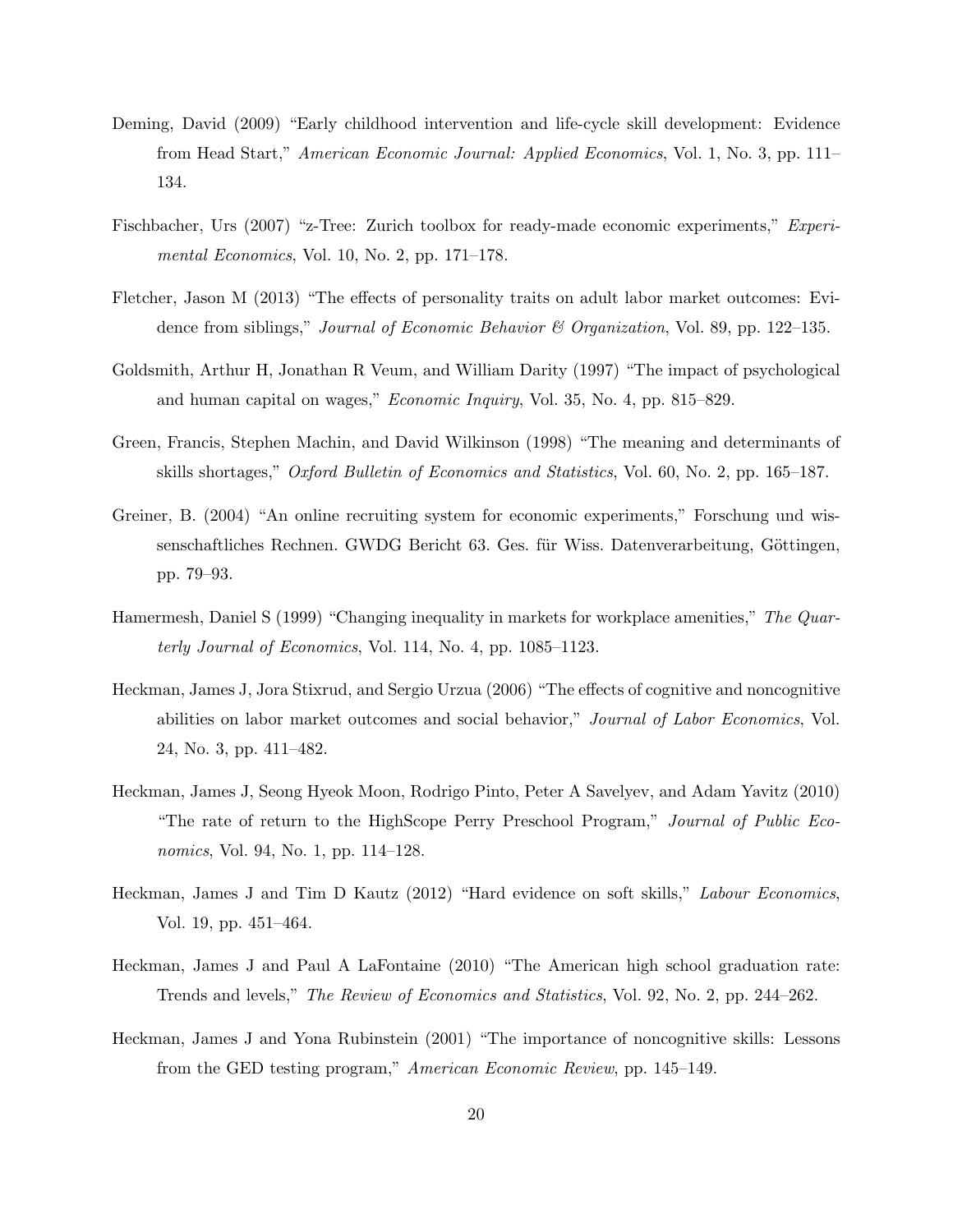- Heineck, Guido (2011a) "Do your brains help you out of unemployment?" Economics Letters, Vol. 111, No. 1, pp. 34–36.
- (2011b) "Does it pay to be nice? Personality and earnings in the United Kingdom," Industrial and Labor Relations Review, Vol. 64, No. 5, pp. 1020–1038.
- Heineck, Guido and Silke Anger (2010) "The returns to cognitive abilities and personality traits in Germany," Labour Economics, Vol. 17, No. 3, pp. 535–546.
- John, Oliver P, Eileen M Donahue, and Robert L Kentle (1991) "The big five inventory versions 4a and 54."
- John, Oliver P, Laura P Naumann, and Christopher J Soto (2008) "Paradigm shift to the integrative big five trait taxonomy," in Oliver P John, Richard W Robins, and Lawrence Pervin eds. Handbook of Personality: Theory and Research, Vol. 3: Guilford Press New York, NY, pp. 114–158.
- Jones, Constance J, Norman Livson, and Harvey Peskin (2006) "Paths of psychological health: Examination of 40-year trajectories from the Intergenerational Studies," Journal of Research in Personality, Vol. 40, No. 1, pp. 56–72.
- Judge, Timothy A, Chad A Higgins, Carl J Thoresen, and Murray R Barrick (1999) "The Big Five personality traits, general mental ability, and career success across the life span," Personnel Psychology, Vol. 52, No. 3, pp. 621–652.
- Juhn, Chinhui, Kevin M Murphy, and Brooks Pierce (1993) "Wage inequality and the rise in returns to skill," Journal of Political Economy, Vol. 101, No. 3, pp. 410–442.
- Katz, Lawrence F and Kevin M Murphy (1992) "Changes in relative wages, 1963–1987: supply and demand factors," The Quarterly Journal of Economics, Vol. 107, No. 1, pp. 35–78.
- Krueger, Robert F and Nicholas R Eaton (2010) "Personality traits and the classification of mental disorders," Personality Disorders: Theory, Research, and Treatment, Vol. 1, No. 2, pp. 97– 118.
- Martins, Pedro Silva (2010) "Can targeted, non-cognitive skills programs improve achievement? Evidence from EPIS," IZA Discussion Paper No. 5266.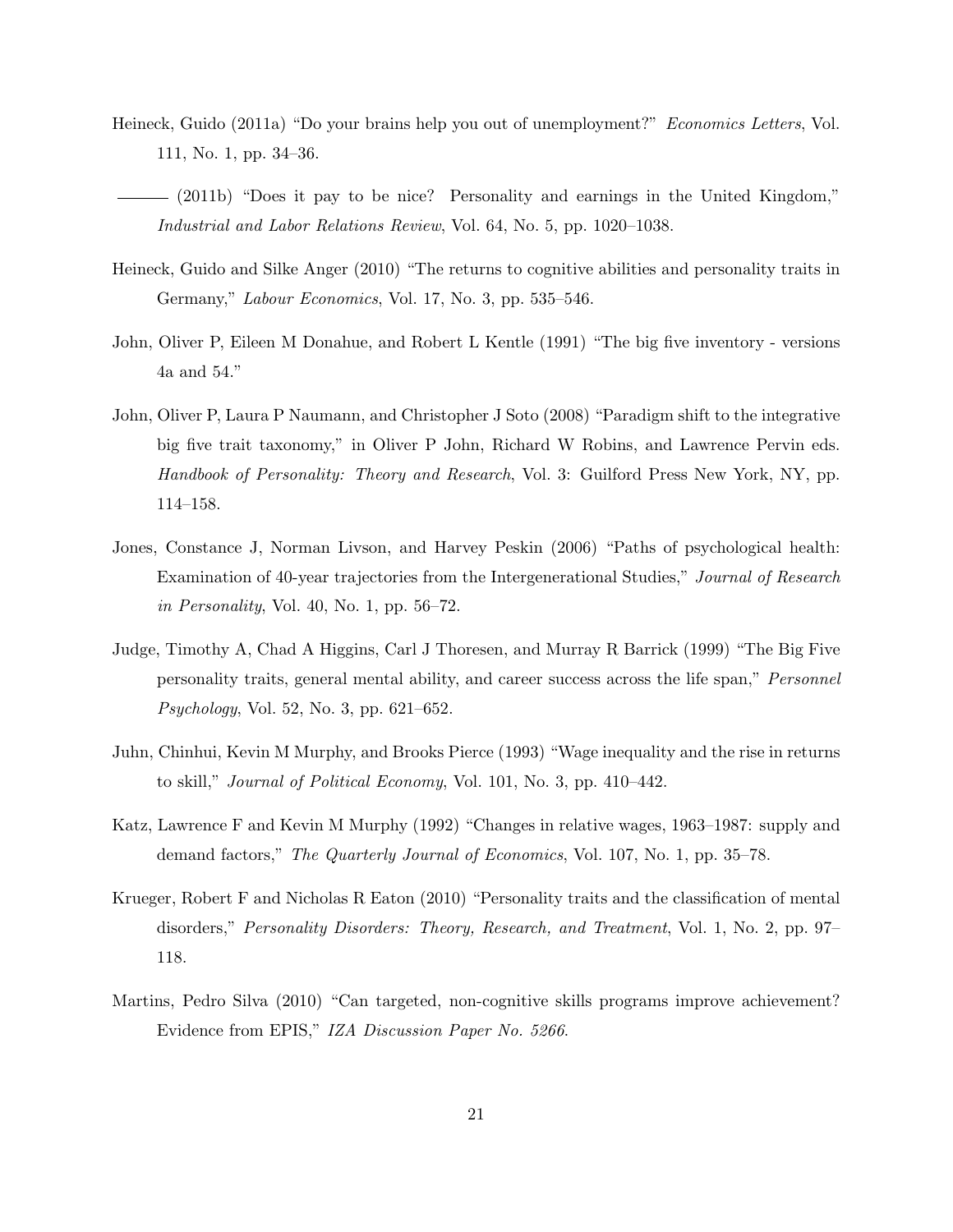- Mayer, John D, David R Caruso, and Peter Salovey (1999) "Emotional intelligence meets traditional standards for an intelligence," *Intelligence*, Vol. 27, No. 4, pp. 267–298.
- McCrae, Robert R and Paul T Costa Jr (1999) "A five-factor theory of personality," in Oliver P John, Richard W Robins, and Lawrence Pervin eds. Handbook of Personality: Theory and Research, Vol. 2, pp. 139–153.
- McCrae, Robert R and Paul T Costa (1994) "The stability of personality: Observation and evaluations," Current Directions in Psychological Science, Vol. 3, No. 6, pp. 173–175.
- McCrae, Robert R and Antonio Terracciano (2005) "Universal features of personality traits from the observer's perspective: data from 50 cultures," Journal of Personality and Social Psychology, Vol. 88, No. 3, p. 547.
- Mueller, Gerrit and Erik Plug (2006) "Estimating the effect of personality on male and female earnings," Industrial and Labor Relations Review, Vol. 60, No. 1, pp. 3–22.
- Müller, Julia and Christiane Schwieren (2012) "Can personality explain what is underlying womens unwillingness to compete?" *Journal of Economic Psychology*, Vol. 33, No. 3, pp. 448–460.
- Mulligan, Casey B (1999) "Galton versus the human capital approach to inheritance," Journal of Political Economy, Vol. 107, No. 6, pp. 184–224.
- Murnane, Richard J, John B Willett, and Frank Levy (1995) "The growing importance of cognitive skills in wage determination," The Review of Economics and Statistics, Vol. 77, No. 2, pp. 251–66.
- Murnane, Richard J, John B Willett, M Jay Braatz, and Yves Duhaldeborde (2001) "Do different dimensions of male high school students' skills predict labor market success a decade later? Evidence from the NLSY," Economics of Education Review, Vol. 20, No. 4, pp. 311–320.
- Niederle, Muriel and Lise Vesterlund (2007) "Do women shy away from competition? Do men compete too much?" The Quarterly Journal of Economics, Vol. 122, No. 3, pp. 1067–1101.
- Nyhus, Ellen K and Empar Pons (2005) "The effects of personality on earnings," Journal of Economic Psychology, Vol. 26, No. 3, pp. 363–384.
- Osborne, Melissa Anne (2000) "The power of personality: Labor market rewards and the transmission of earnings," PhD dissertation, University of Massachusetts - Amherst.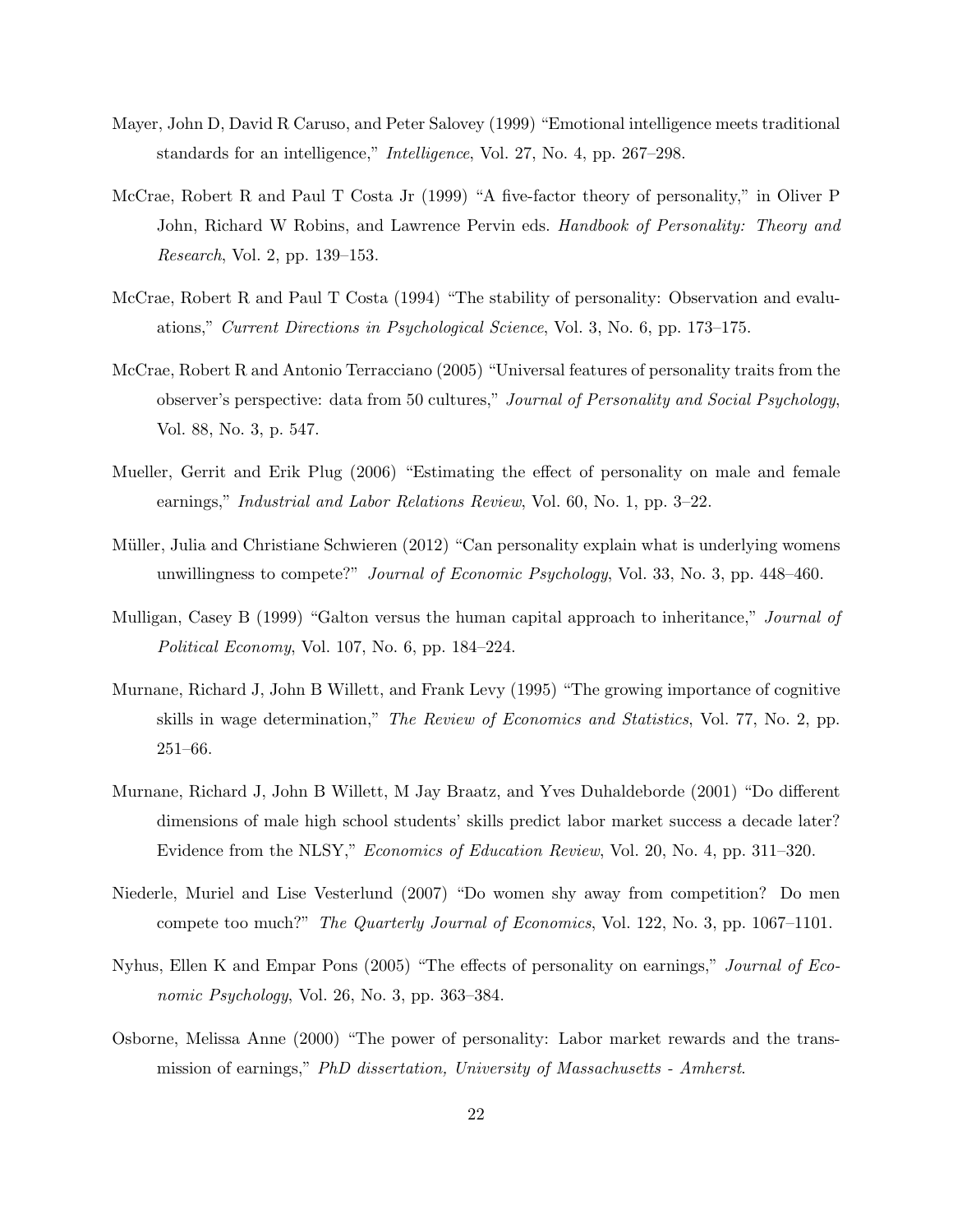- Perkins, David N and Shari Tishman (2001) "Dispositional aspects of intelligence,": Mahwah, NJ, Lawrence Erlbaum Associates, Publishers, pp. 233–257.
- Roberts, Brent W and Wendy F DelVecchio (2000) "The rank-order consistency of personality traits from childhood to old age: a quantitative review of longitudinal studies," Psychological Bulletin, Vol. 126, No. 1, p. 3.
- Roberts, Brent W, Kate E Walton, and Wolfgang Viechtbauer (2006) "Patterns of mean-level change in personality traits across the life course: a meta-analysis of longitudinal studies," Psychological Bulletin, Vol. 132, No. 1, p. 1.
- Rubinstein, Gidi (2005) "The big five among male and female students of different faculties," Personality and Individual Differences, Vol. 38, No. 7, pp. 1495–1503.
- Salgado, Jesus F (1997) "The Five Factor Model of personality and job performance in the European Community," Journal of Applied Psychology, Vol. 82, No. 1, p. 30.
- Schmitt, David P, Anu Realo, Martin Voracek, and Jüri Allik (2008) "Why can't a man be more like a woman? Sex differences in Big Five personality traits across 55 cultures," *Journal of* Personality and Social Psychology, Vol. 94, No. 1, p. 168.
- Srivastava, Sanjay, Oliver P John, Samuel D Gosling, and Jeff Potter (2003) "Development of personality in early and middle adulthood: set like plaster or persistent change?" Journal of Personality and Social Psychology, Vol. 84, No. 5, p. 1041.
- Stankov, Lazar (2005) "g factor: Issues of design and interpretation," in Oliver Wilhelm and Randall W. Engle eds. *Handbook of Understanding and Measuring Intelligence*, Vol. 279: SAGE Publications, Thousand Oaks, CA.
- Sternberg, Robert J and Patricia Ruzgis (1994) Personality and intelligence: Cambridge University Press, Cambridge.
- Sutin, Angelina R and Paul T Costa (2010) "Reciprocal influences of personality and job characteristics across middle adulthood," Journal of Personality, Vol. 78, No. 1, pp. 257–288.
- Tett, Robert P, Douglas N Jackson, and Mitchell Rothstein (1991) "Personality measures as predictors of job performance: a meta-analytic review," Personnel Psychology, Vol. 44, No. 4, pp. 703–742.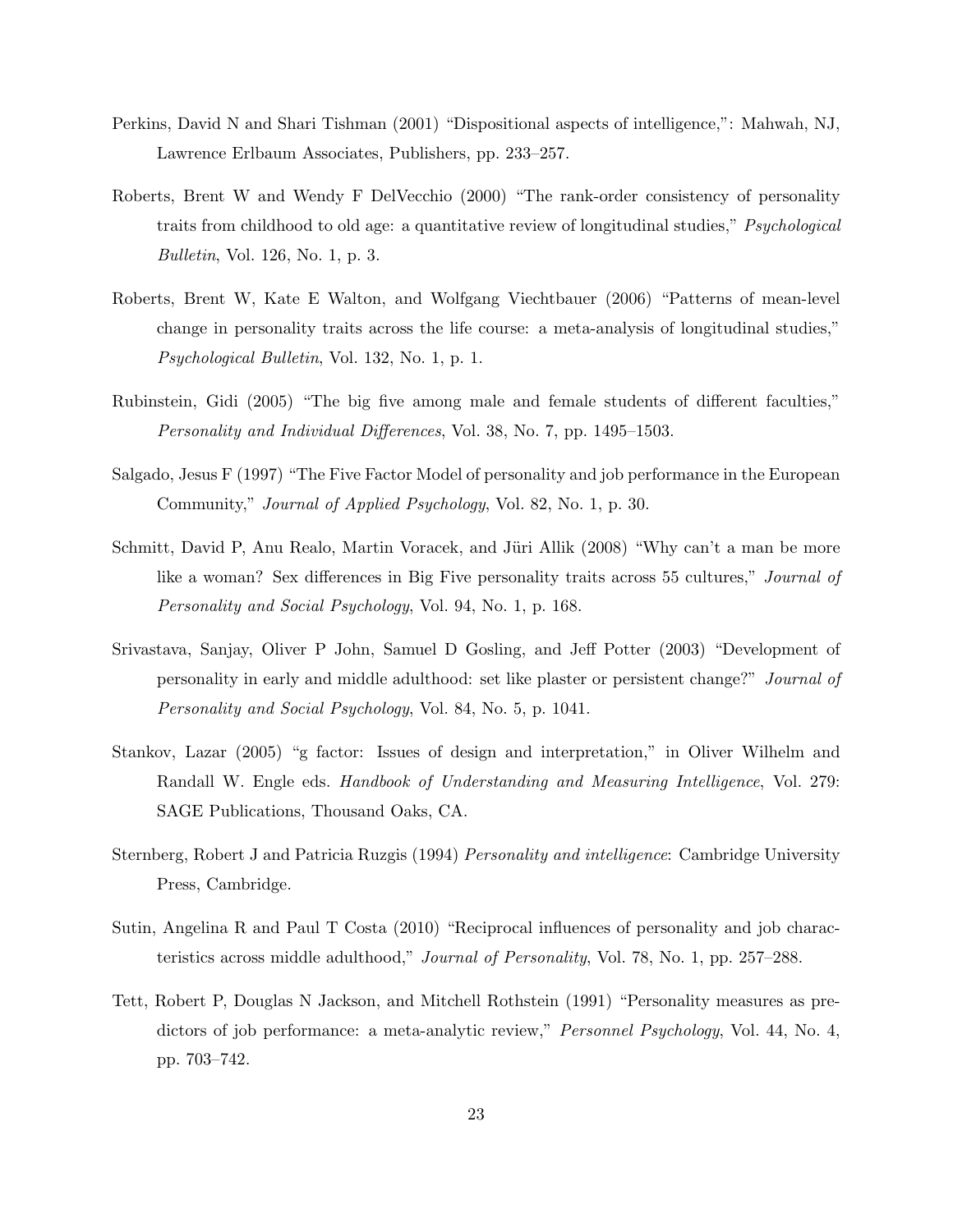- Uysal, Selver Derya and Winfried Pohlmeier (2011) "Unemployment duration and personality," Journal of Economic Psychology, Vol. 32, No. 6, pp. 980–992.
- Viinikainen, Jutta, Katja Kokko, Lea Pulkkinen, and Jaakko Pehkonen (2010) "Personality and labour market income: Evidence from longitudinal data," LABOUR, Vol. 24, No. 2, pp. 201–220.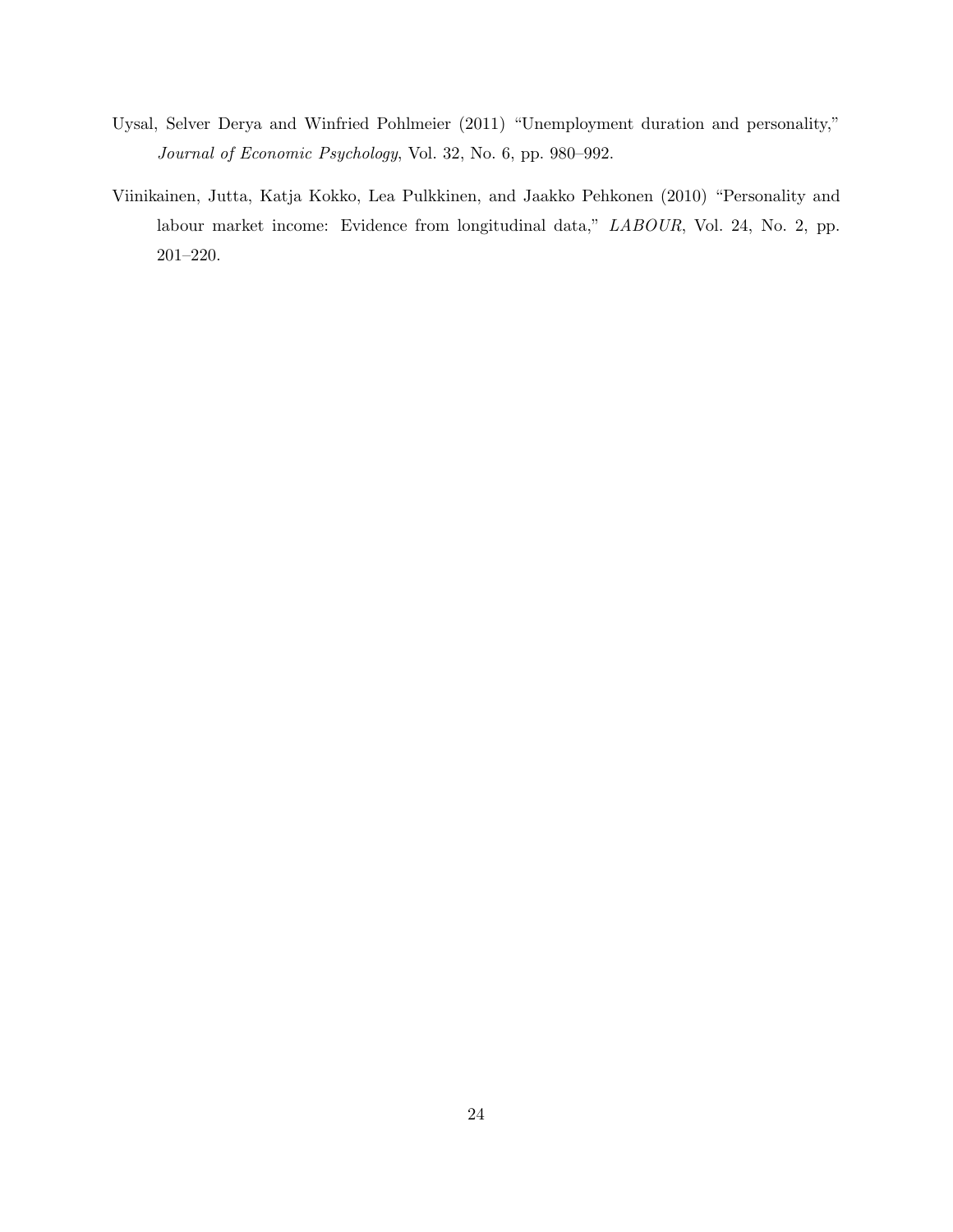

Figure 1: Personality traits density distribution by gender



Figure 2: Personality traits density distribution by major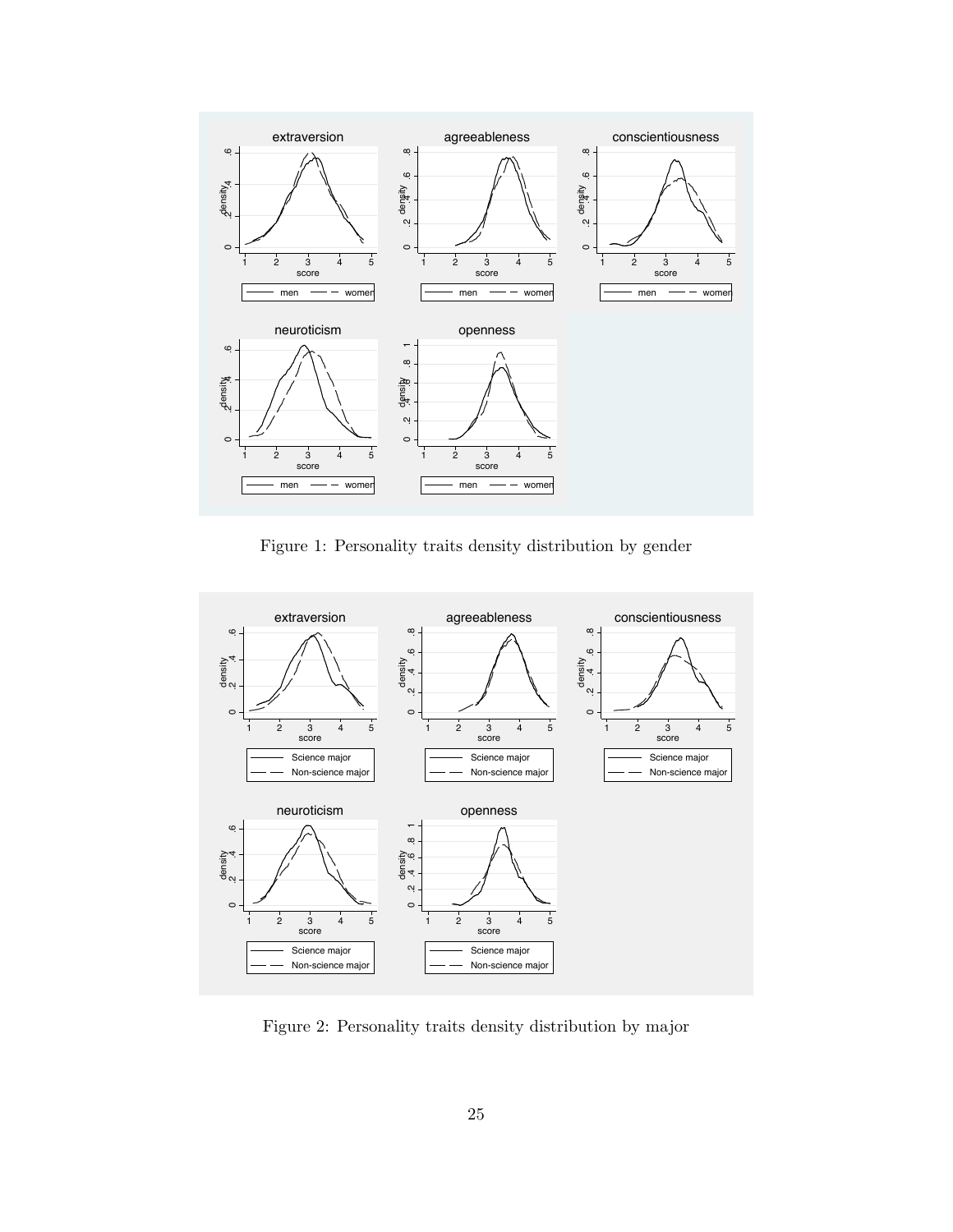

Figure 3: Personality traits density distribution by family income



Figure 4: Personality traits density distribution by parental education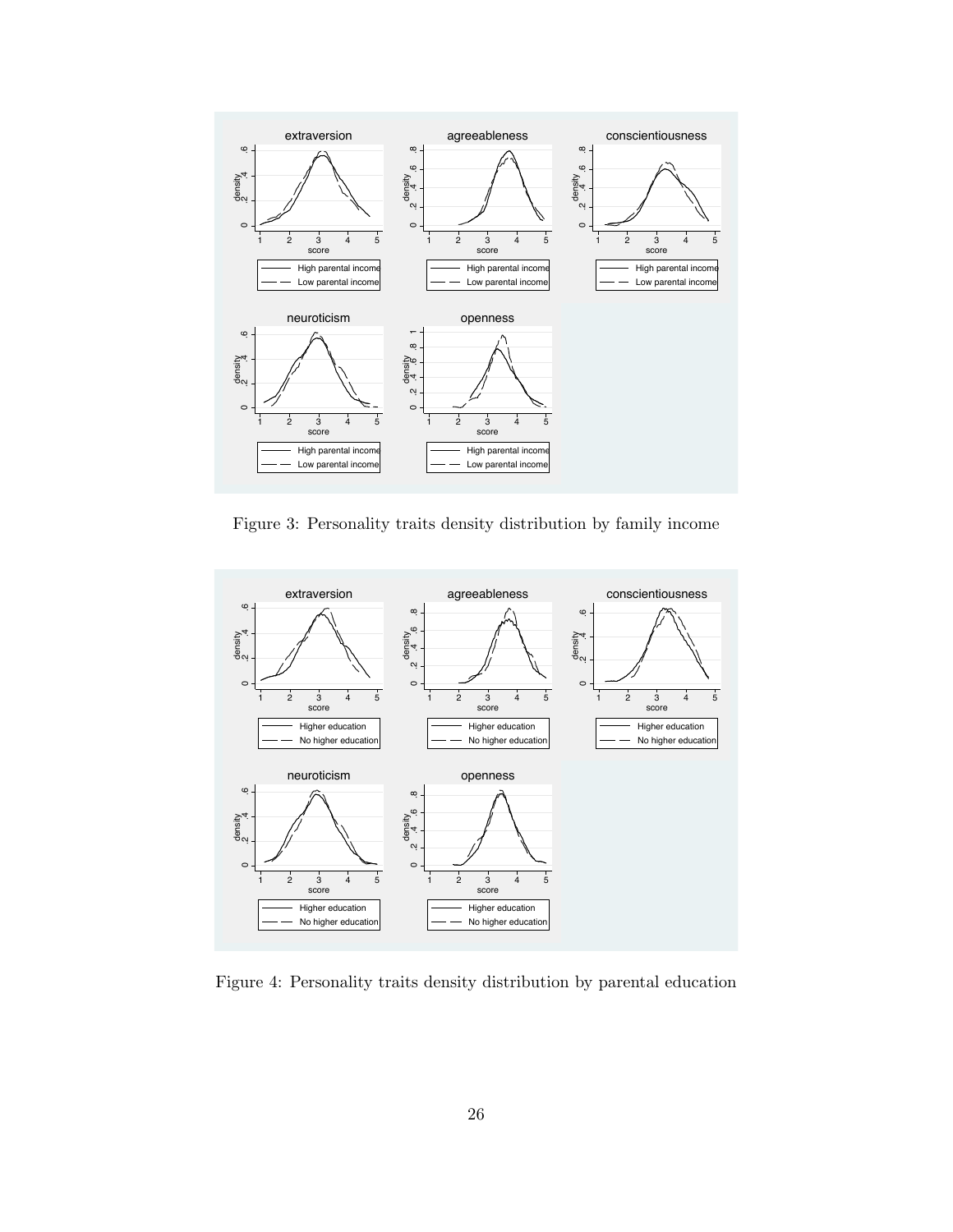| Variable                            | Mean   | Std. Dev. | N       |
|-------------------------------------|--------|-----------|---------|
| Individual characteristics          |        |           |         |
| Female                              | 0.501  | 0.501     | 359     |
| Age                                 | 22.08  | 3.25      | 359     |
| Science major                       | 0.482  | 0.5       | 359     |
| Honour, Master or PhD student       | 0.301  | 0.459     | 359     |
| High family income                  | 0.432  | 0.496     | 359     |
| Father education: less than college | 0.339  | 0.474     | 342     |
| Mother education: less than college | 0.503  | 0.501     | 342     |
| Family size                         | 2.29   | 1.091     | 359     |
| Big Five personality traits         |        |           |         |
| Extraversion                        | 3.089  | 0.706     | $359\,$ |
| Agreeableness                       | 3.698  | 0.518     | 359     |
| Conscientiousness                   | 3.371  | 0.619     | 359     |
| Neuroticism                         | 2.928  | 0.665     | 359     |
| Openness                            | 3.468  | 0.501     | 359     |
| Average grade                       |        |           |         |
| Fail (FL)                           | 0.003  | 0.053     | 359     |
| Pass Conceded (PC)                  | 0.003  | 0.053     | 359     |
| Pass $(PS)$                         | 0.114  | 0.319     | 359     |
| Credit (CR)                         | 0.501  | 0.501     | 359     |
| Distinction (DN)                    | 0.295  | 0.457     | 359     |
| High Distinction (HD)               | 0.084  | 0.277     | 359     |
| Labour force status                 |        |           |         |
| Working                             | 0.474  | 0.5       | 359     |
| Unemployed                          | 0.061  | 0.24      | 359     |
| Out of labour force                 | 0.465  | 0.499     | 359     |
| Hourly wage (if working)            | 22.19  | 10.28     | 169     |
| Task outcomes                       |        |           |         |
| Total payoff received (AU\$)        | 22.864 | 5.803     | 359     |
| Total correct answers               | 45.421 | 14.555    | 359     |
| Total items answered                | 50.485 | 15.41     | 359     |

Table 1: Summary statistics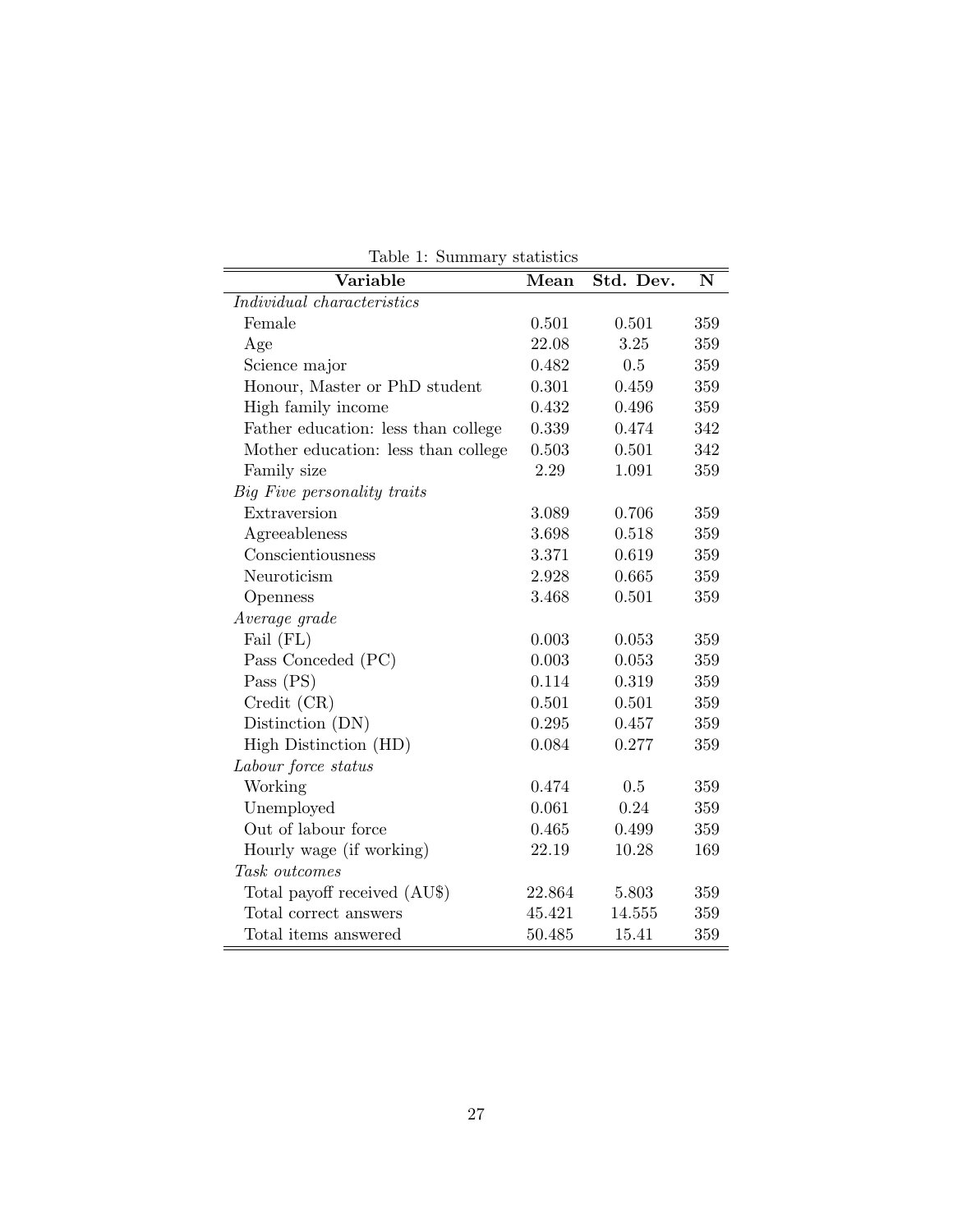|                   | ln payment |                   |                   | <i>Total correct</i> | <i>Total items</i> |
|-------------------|------------|-------------------|-------------------|----------------------|--------------------|
|                   | Total      | Round 1           | Round 2           | answers              | answered           |
|                   | (1)        | $\left( 2\right)$ | $\left( 3\right)$ | (4)                  | (5)                |
| Extraversion      | 0.002      | 0.005             | $-0.002$          | 0.317                | 0.268              |
|                   | (0.016)    | (0.022)           | (0.023)           | (0.882)              | (0.934)            |
| Agreeableness     | $-0.025$   | $-0.023$          | $-0.052**$        | $-1.047$             | $-1.018$           |
|                   | (0.016)    | (0.024)           | (0.024)           | (0.874)              | (0.929)            |
| Conscientiousness | $0.026*$   | 0.032             | $0.044*$          | 1.275                | 1.257              |
|                   | (0.015)    | (0.021)           | (0.023)           | (0.819)              | (0.866)            |
| Neuroticism       | $-0.029**$ | $-0.041**$        | $-0.036$          | $-1.616**$           | $-1.554*$          |
|                   | (0.014)    | (0.019)           | (0.023)           | (0.743)              | (0.812)            |
| Openness          | $-0.018$   | $-0.037*$         | $-0.022$          | $-0.638$             | $-0.994$           |
|                   | (0.015)    | (0.020)           | (0.021)           | (0.846)              | (0.856)            |
| N                 | 359        | 359               | 359               | 359                  | 359                |
| F-stat (Big Five) | 2.70       | 2.63              | 2.49              | 2.33                 | 1.97               |
| F-stat            | 1.873      | 1.686             | 1.762             | 1.646                | 1.294              |
| $\mathbf{R}^2$    | 0.053      | 0.046             | 0.063             | 0.046                | 0.038              |

Table 2: Big Five personality traits and productivity (OLS)

Robust standard errors are reported in parentheses. \*\*\* denotes significance at 1%, \*\* at 5% and \* at 10%. All specifications control for session characteristics, gender and age of the subject, whether the student is a science major or a honour, masters or Ph.D. student. Our explanatory variables of interest have been standardized to have a mean zero and a standard deviation of one.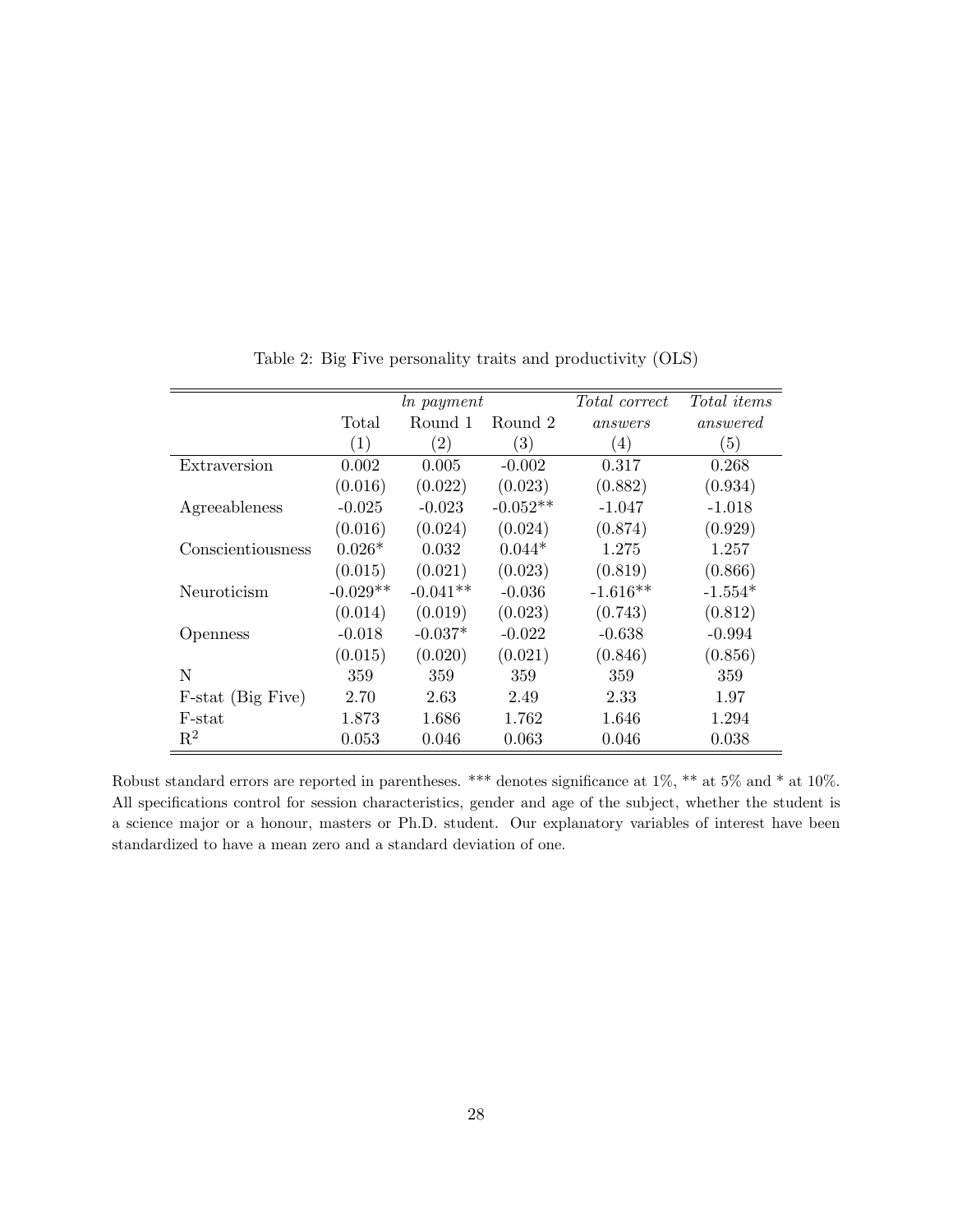| $y=ln(total\ payment)$              | (1)        | (2)         | (3)         | (4)         |
|-------------------------------------|------------|-------------|-------------|-------------|
| Extraversion                        | 0.002      | $0.043*$    | 0.005       | 0.034       |
|                                     | (0.016)    | (0.022)     | (0.022)     | (0.024)     |
| Extraversion*female                 |            | $-0.078**$  |             | $-0.079**$  |
|                                     |            | (0.031)     |             | (0.034)     |
| Extraversion*non-science major      |            |             | $-0.008$    | 0.021       |
|                                     |            |             | (0.030)     | (0.033)     |
| Agreeableness                       | $-0.025$   | $-0.018$    | $-0.023$    | $-0.018$    |
|                                     | (0.016)    | (0.020)     | (0.027)     | (0.029)     |
| Agreeableness*female                |            | $-0.005$    |             | $-0.007$    |
|                                     |            | (0.032)     |             | (0.031)     |
| Agreeableness*non-science major     |            |             | $-0.007$    | $-0.001$    |
|                                     |            |             | (0.032)     | (0.032)     |
| $\overline{\text{Conscient} }$      | $0.026*$   | $-0.004$    | 0.006       | $-0.008$    |
|                                     | (0.015)    | (0.020)     | (0.021)     | (0.027)     |
| Conscientiousness*female            |            | 0.032       |             | 0.015       |
|                                     |            | (0.026)     |             | (0.025)     |
| Conscientiousness*non-science major |            |             | 0.034       | 0.026       |
|                                     |            |             | (0.027)     | (0.025)     |
| Neuroticism                         | $-0.029**$ | $-0.040**$  | $-0.067***$ | $-0.071***$ |
|                                     | (0.014)    | (0.018)     | (0.020)     | (0.021)     |
| Neuroticism*female                  |            | 0.022       |             | 0.002       |
|                                     |            | (0.026)     |             | (0.028)     |
| Neuroticism*non-science major       |            |             | $0.065**$   | $0.076***$  |
|                                     |            |             | (0.027)     | (0.028)     |
| Openness                            | $-0.018$   | 0.015       | $0.036*$    | $0.051***$  |
|                                     | (0.015)    | (0.019)     | (0.019)     | (0.022)     |
| Openness*female                     |            | $-0.073***$ |             | $-0.050*$   |
|                                     |            | (0.027)     |             | (0.026)     |
| Openness**non-science major         |            |             | $-0.098***$ | $-0.088***$ |
|                                     |            |             | (0.026)     | (0.026)     |
| $\overline{\text{N}}$               | 359        | 359         | 359         | 359         |
| $F$ -stat                           | 1.873      | 2.516       | 2.125       | 2.589       |
| $\mathbf{R}^2$                      | 0.053      | 0.113       | 0.116       | 0.161       |

Table 3: Big Five personality traits and productivity: gender and major of specialization (OLS)

Robust standard errors are reported in parentheses. \*\*\* denotes significance at 1%, \*\* at 5% and \* at 10%. All specifications control for session characteristics, gender and age of the subject, whether the student is a science major or a honour, masters or Ph.D. student. The omitted category are scientific majors.